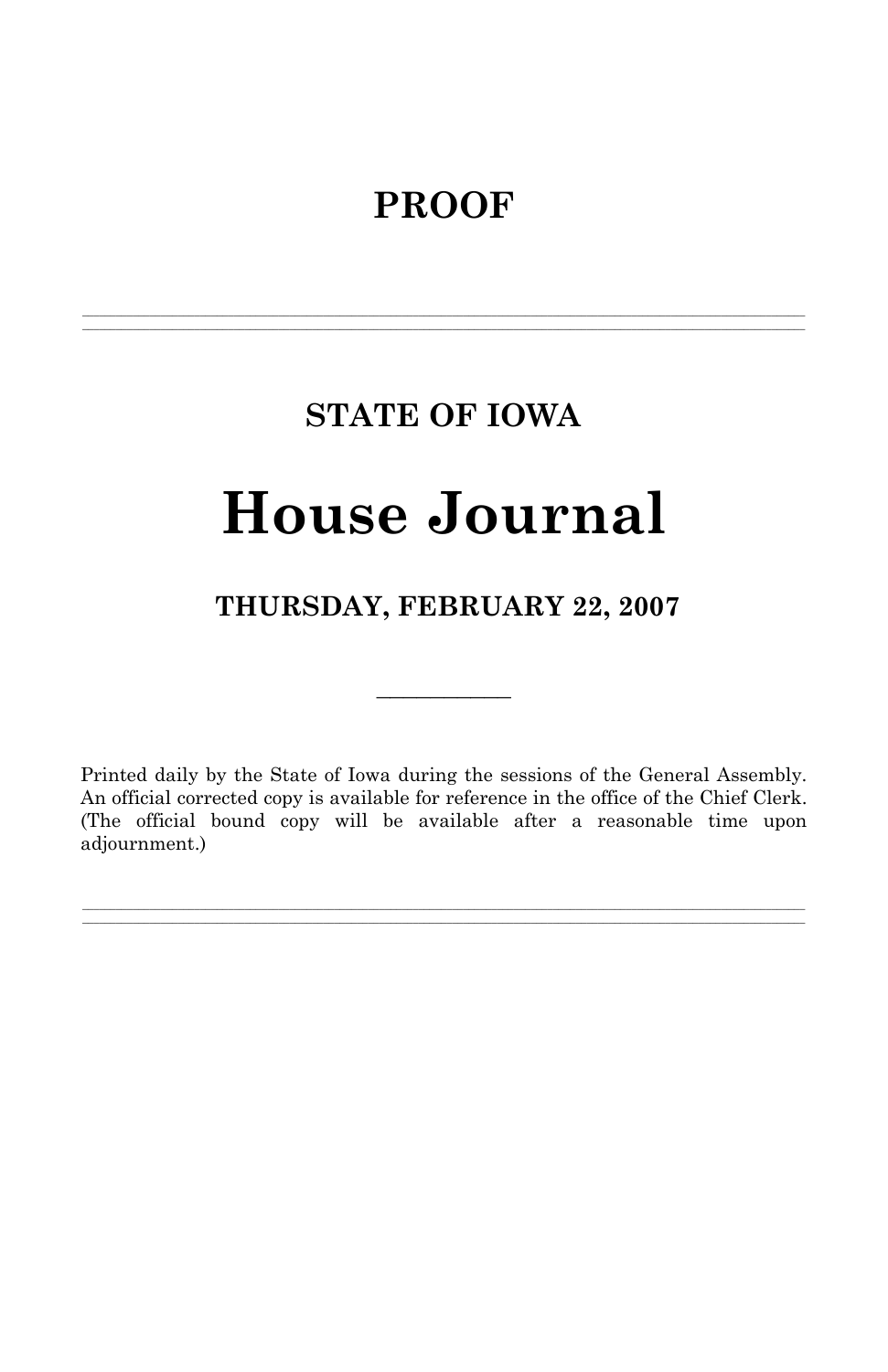# **JOURNAL OF THE HOUSE**

Forty-sixth Calendar Day - Thirty-third Session Day

Hall of the House of Representatives Des Moines, Iowa, Thursday, February 22, 2007

 The House met pursuant to adjournment at 9:12 a.m., Speaker Murphy in the chair.

 Prayer was offered by Reverend Stephen Anenson, pastor of Immanuel Lutheran Church, Story City. He was the guest of Representative Dave Deyoe from Story County.

# PLEDGE OF ALLEGIANCE

 The Pledge of Allegiance was led by Tiffany Kelderhouse-Tucker, House Page from Pella.

The Journal of Wednesday, February 21, 2007 was approved.

# MESSAGES FROM THE SENATE

## The following messages were received from the Senate:

 Mr. Speaker: I am directed to inform your honorable body that the Senate has on February 21, 2007, passed the following bill in which the concurrence of the Senate was asked:

[House File 260,](http://coolice.legis.state.ia.us/Cool-ICE/default.asp?Category=billinfo&Service=Billbook&frame=1&GA=82&hbill=HF260) a bill for an act relating to the classification and regulation of controlled substances and making penalties applicable.

 Also: That the Senate has on February 21, 2007, passed the following bill in which the concurrence of the House is asked:

[Senate File 25,](http://coolice.legis.state.ia.us/Cool-ICE/default.asp?Category=billinfo&Service=Billbook&frame=1&GA=82&hbill=SF25) a bill for an act relating to the payment of victim restitution by a person convicted of a criminal offense.

 Also: That the Senate has on February 21, 2007, passed the following bill in which the concurrence of the House is asked:

[Senate File 42,](http://coolice.legis.state.ia.us/Cool-ICE/default.asp?Category=billinfo&Service=Billbook&frame=1&GA=82&hbill=SF42) a bill for an act relating to campaign finance by revising the requirements for filing reports and for the use of certain resources for political purposes.

 Also: That the Senate has on February 21, 2007, passed the following bill in which the concurrence of the House is asked: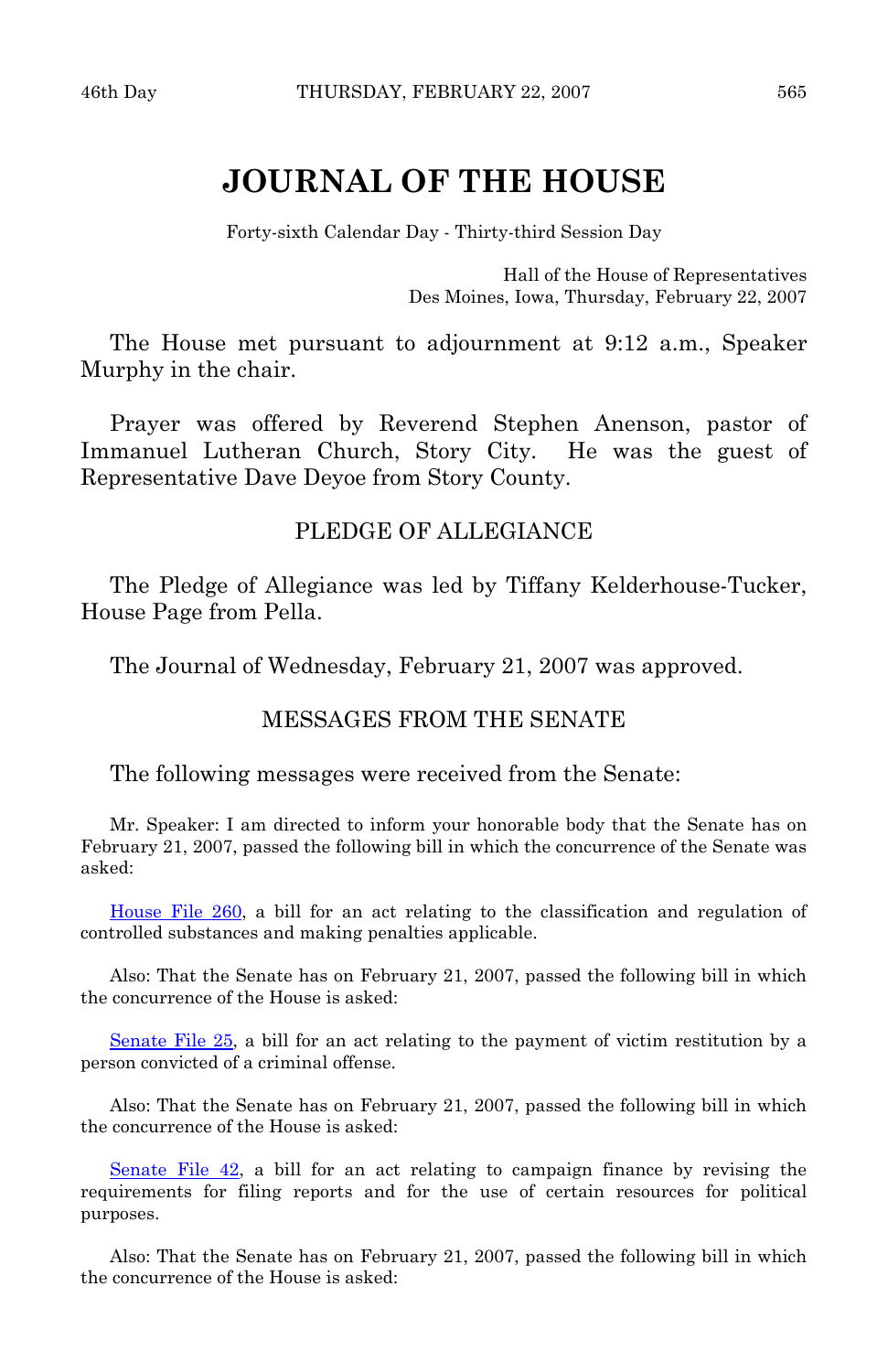[Senate File 48](http://coolice.legis.state.ia.us/Cool-ICE/default.asp?Category=billinfo&Service=Billbook&frame=1&GA=82&hbill=SF48), a bill for an act concerning the limitation of actions for prosecution of violations under certain statutes administered by the natural resource commission.

 Also: That the Senate has on February 21, 2007, passed the following bill in which the concurrence of the House is asked:

[Senate File 70](http://coolice.legis.state.ia.us/Cool-ICE/default.asp?Category=billinfo&Service=Billbook&frame=1&GA=82&hbill=SF70), a bill for an act relating to crime victim compensation.

 Also: That the Senate has on February 21, 2007, passed the following bill in which the concurrence of the House is asked:

[Senate File 110](http://coolice.legis.state.ia.us/Cool-ICE/default.asp?Category=billinfo&Service=Billbook&frame=1&GA=82&hbill=SF110), a bill for an act relating to the standardized training and state certification of reserve peace officers.

 Also: That the Senate has on February 21, 2007, passed the following bill in which the concurrence of the House is asked:

[Senate File 130](http://coolice.legis.state.ia.us/Cool-ICE/default.asp?Category=billinfo&Service=Billbook&frame=1&GA=82&hbill=SF130), a bill for an act relating to commissions that oversee memorial buildings and monuments.

 Also: That the Senate has on February 21, 2007, passed the following bill in which the concurrence of the House is asked:

[Senate File 137,](http://coolice.legis.state.ia.us/Cool-ICE/default.asp?Category=billinfo&Service=Billbook&frame=1&GA=82&hbill=SF137) a bill for an act providing for the registration of associate real estate appraisers, prohibiting improper influence over an appraiser's evaluation opinion, and imposing a penalty.

 Also: That the Senate has on February 21, 2007, passed the following bill in which the concurrence of the House is asked:

[Senate File 161,](http://coolice.legis.state.ia.us/Cool-ICE/default.asp?Category=billinfo&Service=Billbook&frame=1&GA=82&hbill=SF161) a bill for an act relating to the confidentiality of security procedures or emergency preparedness information discussed at a meeting of a governmental body and providing an effective date.

 Also: That the Senate has on February 21, 2007, passed the following bill in which the concurrence of the House is asked:

[Senate File 169,](http://coolice.legis.state.ia.us/Cool-ICE/default.asp?Category=billinfo&Service=Billbook&frame=1&GA=82&hbill=SF169) a bill for an act providing for county eligibility for state payment of certain mental health, mental retardation, and developmental disabilities services funding and providing effective and retroactive applicability dates.

MICHAEL E. MARSHALL, Secretary

# INTRODUCTION OF BILLS

**[House File 485](http://coolice.legis.state.ia.us/Cool-ICE/default.asp?Category=billinfo&Service=Billbook&frame=1&GA=82&hbill=HF485)**, by Lukan and D. Taylor, a bill for an act relating to an appropriation to the department of natural resources for lake dredging.

Read first time and referred to committee on **appropriations.**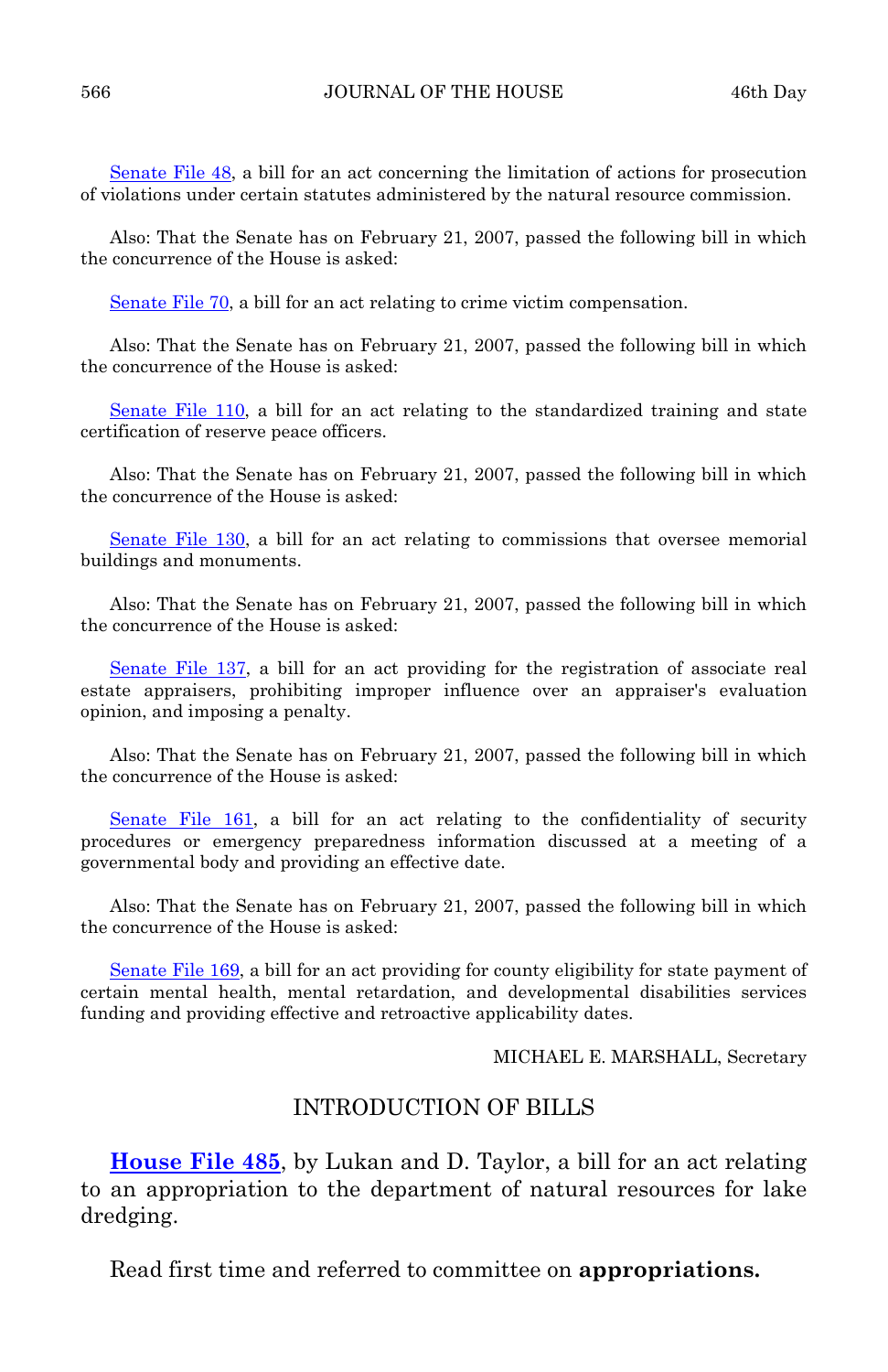**[House File 486](http://coolice.legis.state.ia.us/Cool-ICE/default.asp?Category=billinfo&Service=Billbook&frame=1&GA=82&hbill=HF486)**, by Deyoe, Lukan, Rayhons, Roberts, Dolecheck, Huseman, Rants, Gipp, Upmeyer, Sands, Struyk, Greiner, Rasmussen, Arnold, S. Olson, Paulsen, Tjepkes, Granzow, De Boef, Worthan, Windschitl, Van Engelenhoven, Kaufmann, Grassley, Horbach, Chambers, Forristall, Schickel, Drake, Jacobs and Hoffman, a bill for an act making appropriations to the state board of regents for the design and construction of a new renewable fuels building and providing an effective date.

Read first time and referred to committee on **appropriations.** 

**[House File 487](http://coolice.legis.state.ia.us/Cool-ICE/default.asp?Category=billinfo&Service=Billbook&frame=1&GA=82&hbill=HF487)**, by Swaim, a bill for an act providing for the recall of city council members and providing a penalty.

Read first time and referred to committee on **local government.** 

**[House File 488](http://coolice.legis.state.ia.us/Cool-ICE/default.asp?Category=billinfo&Service=Billbook&frame=1&GA=82&hbill=HF488)**, by Jacoby, McCarthy and Heaton, a bill for an act concerning employment protection for members of the national disaster medical system and providing an effective date and applicability provision.

Read first time and referred to committee on **state government.** 

**[House File 489](http://coolice.legis.state.ia.us/Cool-ICE/default.asp?Category=billinfo&Service=Billbook&frame=1&GA=82&hbill=HF489)**, by Mascher, a bill for an act relating to the age at which an elector is eligible to register to vote and to vote in a school district election.

Read first time and referred to committee on **state government.** 

**[House File 490](http://coolice.legis.state.ia.us/Cool-ICE/default.asp?Category=billinfo&Service=Billbook&frame=1&GA=82&hbill=HF490)**, by Mascher, a bill for an act appropriating moneys for tourism marketing and promotion.

Read first time and referred to committee on **appropriations.** 

**[House File 491](http://coolice.legis.state.ia.us/Cool-ICE/default.asp?Category=billinfo&Service=Billbook&frame=1&GA=82&hbill=HF491)**, by committee on judiciary, a bill for an act adding hallucinogenic substances to the list of schedule I controlled substances, and providing penalties.

Read first time and placed on the **calendar.**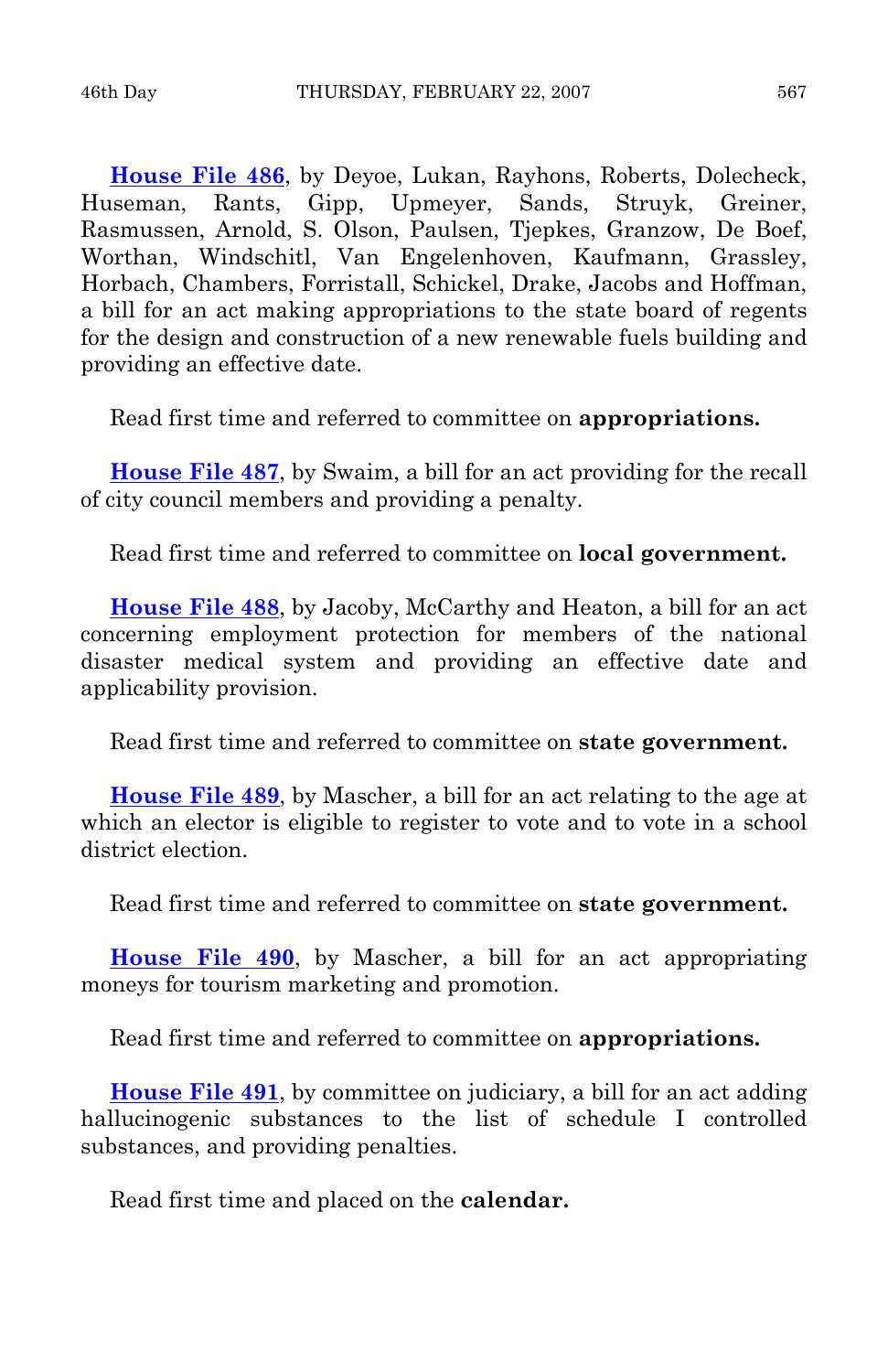**[House File 492](http://coolice.legis.state.ia.us/Cool-ICE/default.asp?Category=billinfo&Service=Billbook&frame=1&GA=82&hbill=HF492)**, by committee on public safety, a bill for an act prohibiting the department of corrections from entering into an agreement with a private sector for-profit entity for the purpose of housing inmates.

Read first time and placed on the **calendar.** 

**[House File 493](http://coolice.legis.state.ia.us/Cool-ICE/default.asp?Category=billinfo&Service=Billbook&frame=1&GA=82&hbill=HF493)**, by Ford, a bill for an act making an appropriation to the department of justice for the development of a domestic violence brochure regarding the effects of domestic violence.

Read first time and referred to committee on **appropriations.** 

**[House File 494](http://coolice.legis.state.ia.us/Cool-ICE/default.asp?Category=billinfo&Service=Billbook&frame=1&GA=82&hbill=HF494)**, by Ford, a bill for an act relating to the locally imposed hotel and motel tax by increasing the rate allowed and requiring local governments to comply with the Iowa targeted small business procurement Act in spending revenues from the tax.

Read first time and referred to committee on **ways and means.** 

**[House File 495](http://coolice.legis.state.ia.us/Cool-ICE/default.asp?Category=billinfo&Service=Billbook&frame=1&GA=82&hbill=HF495)**, by Ford, a bill for an act prohibiting discrimination in the business of insurance on the basis of gender and making remedies and penalties applicable.

Read first time and referred to committee on **commerce.** 

# ADOPTION OF [HOUSE RESOLUTION 25](http://coolice.legis.state.ia.us/Cool-ICE/default.asp?Category=billinfo&Service=Billbook&frame=1&GA=82&hbill=HR25)

 Raecker of Polk called up for consideration **[House Resolution 25](http://coolice.legis.state.ia.us/Cool-ICE/default.asp?Category=billinfo&Service=Billbook&frame=1&GA=82&hbill=HR25)**, a resolution honoring the life and accomplishments of Gerald Rudolph Ford, thirty-eighth President of the United States of America, and moved its adoption.

The motion prevailed and the resolution was adopted.

# RULE 57 SUSPENDED

 Cohoon of Des Moines asked and received unanimous consent to suspend Rule 57, relating to committee notice and agenda, for a meeting on the committee on transportation, infrastructure and capitals today.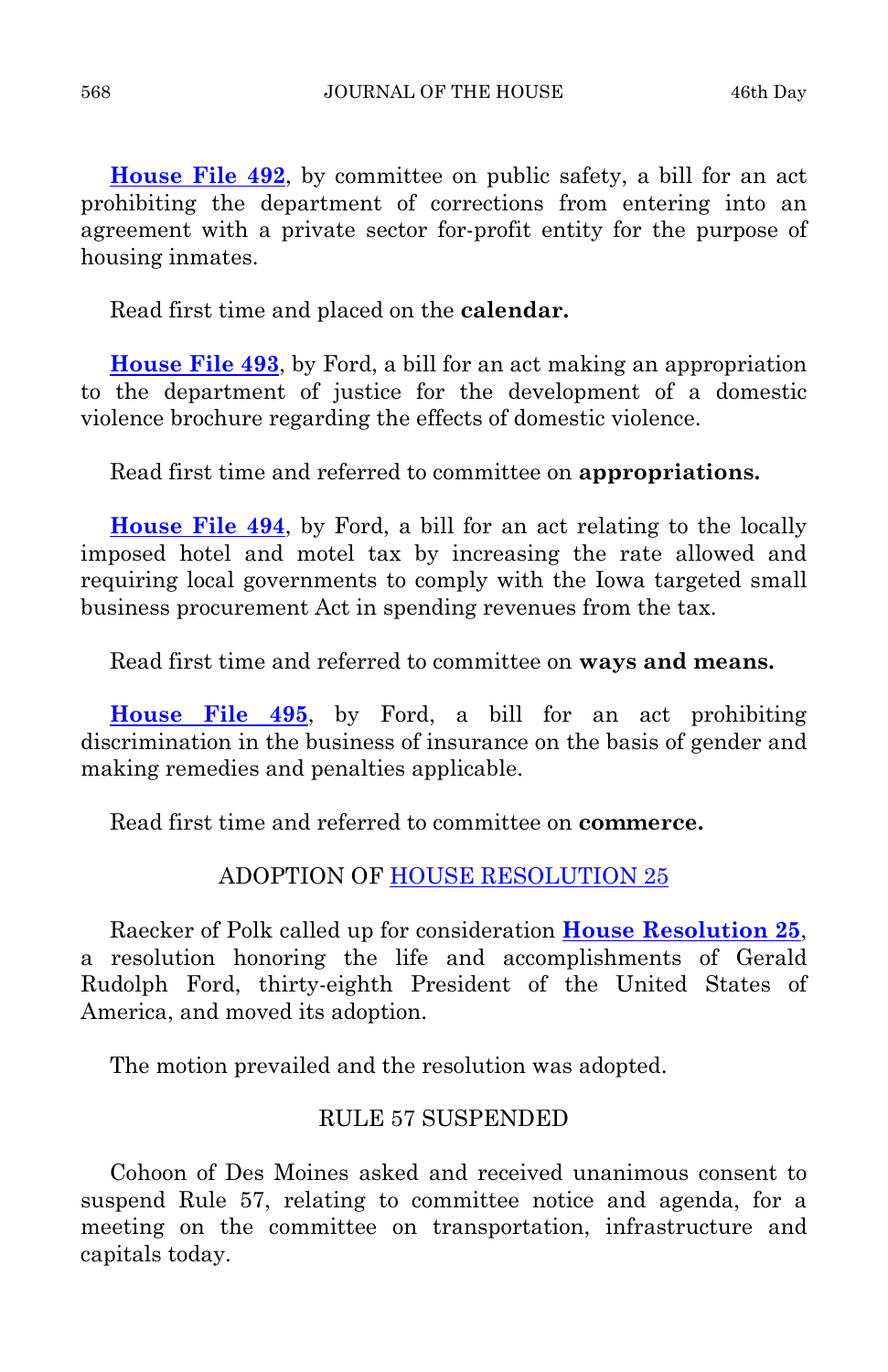On motion by McCarthy of Polk, the House was recessed at 9:32 a.m., until 4:00 p.m.

# AFTERNOON SESSION

The House reconvened at 4:06 p.m., Speaker Murphy in the chair.

# INTRODUCTION OF BILLS

**[House File 496](http://coolice.legis.state.ia.us/Cool-ICE/default.asp?Category=billinfo&Service=Billbook&frame=1&GA=82&hbill=HF496),** by Mascher, a bill for an act providing that employees should be paid based on comparable worth and making penalties applicable.

Read first time and referred to committee on **judiciary.** 

**[House File 497,](http://coolice.legis.state.ia.us/Cool-ICE/default.asp?Category=billinfo&Service=Billbook&frame=1&GA=82&hbill=HF497)** by committee on environmental protection, a bill for an act relating to permit fees for diverting, storing, or allocating water, making appropriations, and including an effective date provision.

Read first time and placed on the **calendar.** 

**[House File 498](http://coolice.legis.state.ia.us/Cool-ICE/default.asp?Category=billinfo&Service=Billbook&frame=1&GA=82&hbill=HF498),** by Petersen, Reichert, Kelley, Thomas, Bell, Reasoner, Wenthe, Gayman, Smith, Whitead, Dandekar, Gaskill, Lykam, Bukta, Whitaker, Heddens, Bailey, Kressig, Mertz, R. Olson, Frevert, Kuhn, Cohoon, Davitt, D. Taylor, T. Taylor and D. Olson, a bill for an act relating to energy, establishing the Iowa energy independence office, the Iowa power fund, making related changes consistent with energy efficiency, and making appropriations.

Read first time and referred to committee on **commerce.** 

**[House File 499,](http://coolice.legis.state.ia.us/Cool-ICE/default.asp?Category=billinfo&Service=Billbook&frame=1&GA=82&hbill=HF499)** by committee on commerce, a bill for an act relating to various matters under the purview of the insurance division of the department of commerce including workers' compensation self-insurance, premium taxes, the uniform securities Act, powers and duties of the insurance division, regulation of insurance sales to military personnel, domestic insurance companies, life insurance companies, nonprofit health service corporations, external review of health care coverage decisions, investment limitations on insurers other than life insurers, property and casualty insurers' reserves, motor vehicle service contracts, county and state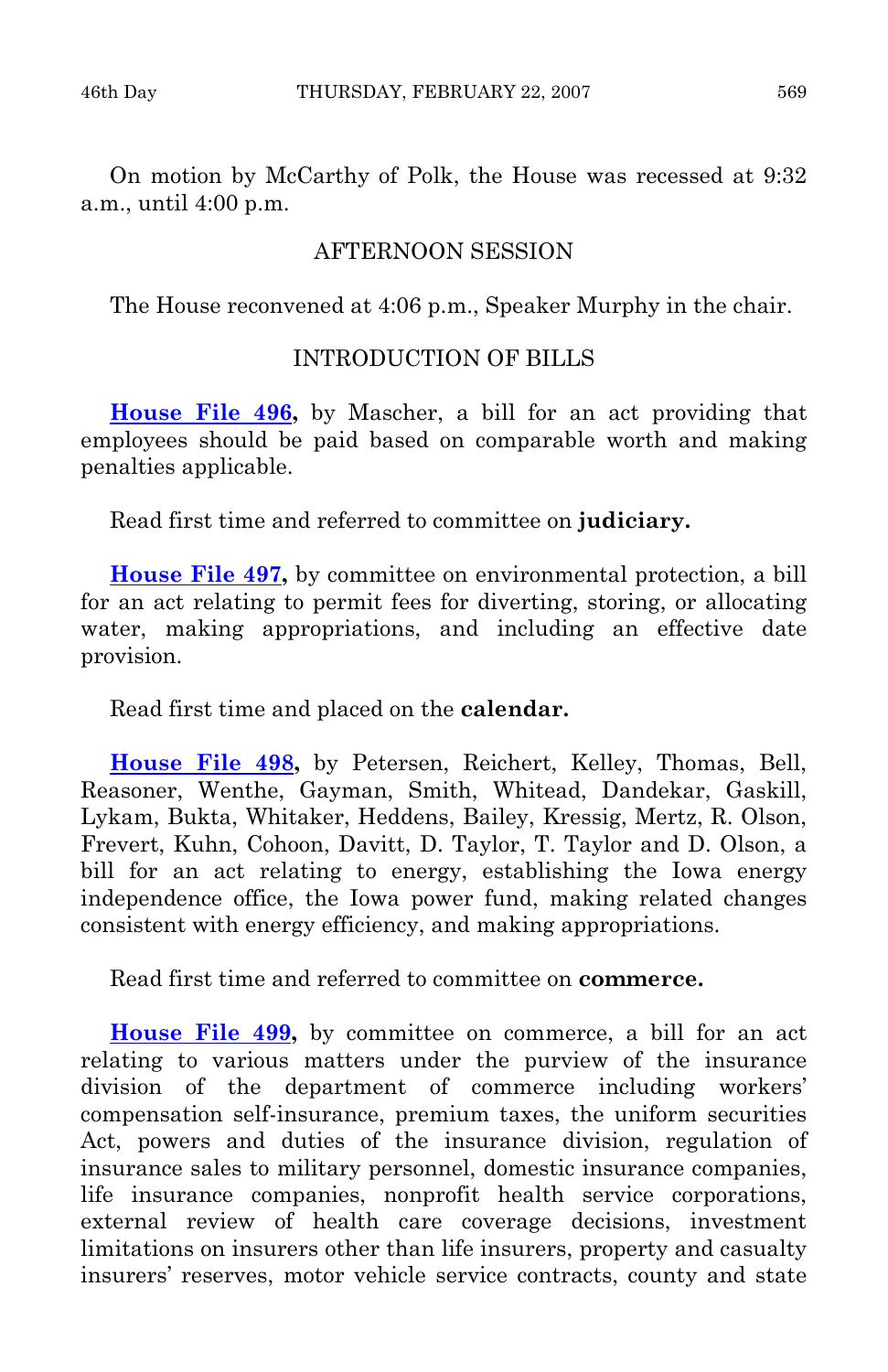mutual associations, reciprocal or interinsurance contracts, licensing of insurance producers and public adjusters, and life and fire insurance company boards of directors, and providing penalties.

Read first time and placed on the **calendar.** 

**[House File 500,](http://coolice.legis.state.ia.us/Cool-ICE/default.asp?Category=billinfo&Service=Billbook&frame=1&GA=82&hbill=HF500)** by committee on commerce, a bill for an act relating to the authority of creditors and credit unions in consumer credit or credit union transactions.

Read first time and placed on the **calendar.** 

**[House File 501,](http://coolice.legis.state.ia.us/Cool-ICE/default.asp?Category=billinfo&Service=Billbook&frame=1&GA=82&hbill=HF501)** by Smith and Baudler, a bill for an act relating to receiving an evaluation in lieu of a criminal fine or civil penalty in certain simple misdemeanor cases.

Read first time and referred to committee on **judiciary.** 

**[House File 502,](http://coolice.legis.state.ia.us/Cool-ICE/default.asp?Category=billinfo&Service=Billbook&frame=1&GA=82&hbill=HF502)** by Staed and Thomas, a bill for an act creating an Iowa community entrepreneurial program and fund and making appropriations.

Read first time and referred to committee on **economic growth.** 

**[House File 503](http://coolice.legis.state.ia.us/Cool-ICE/default.asp?Category=billinfo&Service=Billbook&frame=1&GA=82&hbill=HF503),** by Heddens, Foege, Jochum, Abdul-Samad, Frevert, Heaton, Grassley, Upmeyer and Deyoe, a bill for an act relating to providing opportunities to individuals with disabilities.

Read first time and referred to committee on **human resources.** 

**[House File 504](http://coolice.legis.state.ia.us/Cool-ICE/default.asp?Category=billinfo&Service=Billbook&frame=1&GA=82&hbill=HF504),** by Hunter, a bill for an act concerning the operation of motor vehicles by minors by establishing criminal and civil liability for providing alcoholic beverages to persons under legal age, providing for an identification number on kegs of beer, and including driver education requirements, graduated driver licensing provisions, cell phone use restrictions, and passenger restraint requirements, and making penalties applicable and providing an effective date.

Read first time and referred to committee on **transportation.**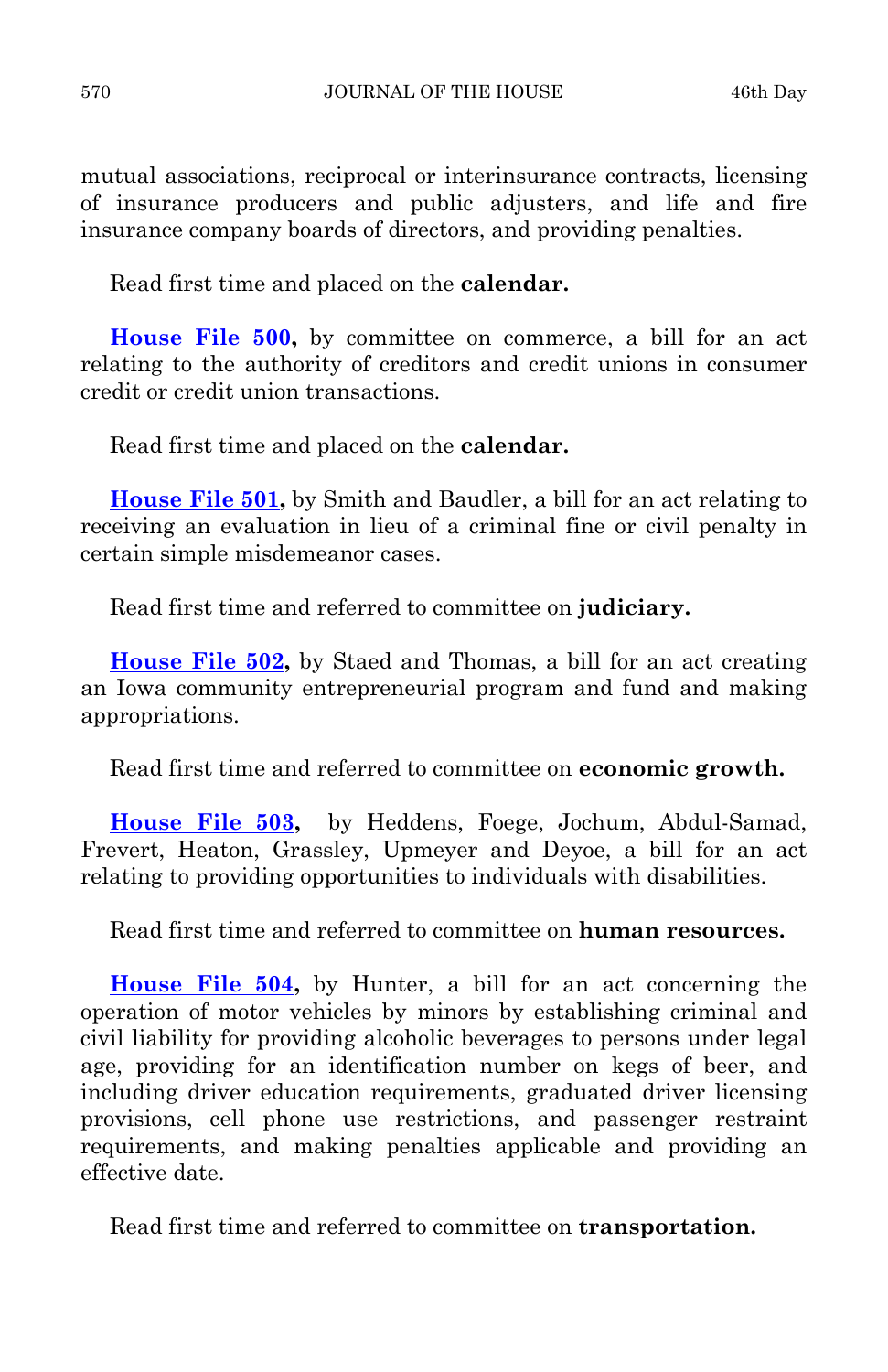**[House File 505,](http://coolice.legis.state.ia.us/Cool-ICE/default.asp?Category=billinfo&Service=Billbook&frame=1&GA=82&hbill=HF505)** by Ford, a bill for an act requiring the department of public health to conduct a study regarding the occurrence and treatment of certain diseases and health issues affecting African-Americans and making an appropriation.

Read first time and referred to committee on **appropriations.** 

**[House File 506,](http://coolice.legis.state.ia.us/Cool-ICE/default.asp?Category=billinfo&Service=Billbook&frame=1&GA=82&hbill=HF506)** by Ford, a bill for an act providing for prescription drug retail price comparison.

Read first time and referred to committee on **human resources.** 

**[House File 507,](http://coolice.legis.state.ia.us/Cool-ICE/default.asp?Category=billinfo&Service=Billbook&frame=1&GA=82&hbill=HF507)** by Ford, a bill for an act requiring additional notice to insureds about external review of health care coverage decisions.

Read first time and referred to committee on **commerce.** 

**[House File 508](http://coolice.legis.state.ia.us/Cool-ICE/default.asp?Category=billinfo&Service=Billbook&frame=1&GA=82&hbill=HF508),** by Ford, a bill for an act relating to unfair or deceptive practice in the insurance trade involving the discharge of individuals from hospitals, and providing penalties.

Read first time and referred to committee on **commerce.** 

# SENATE MESSAGES CONSIDERED

**[Senate File 25](http://coolice.legis.state.ia.us/Cool-ICE/default.asp?Category=billinfo&Service=Billbook&frame=1&GA=82&hbill=SF25)**, by committee on judiciary, a bill for an act relating to the payment of victim restitution by a person convicted of a criminal offense.

Read first time and referred to committee on **judiciary.** 

**[Senate File 42](http://coolice.legis.state.ia.us/Cool-ICE/default.asp?Category=billinfo&Service=Billbook&frame=1&GA=82&hbill=SF42),** by committee on state government, a bill for an act relating to campaign finance by revising the requirements for filing reports and for the use of certain resources for political purposes.

Read first time and referred to committee on **state government.** 

**[Senate File 48](http://coolice.legis.state.ia.us/Cool-ICE/default.asp?Category=billinfo&Service=Billbook&frame=1&GA=82&hbill=SF48)**, by committee on natural resources and environment, a bill for an act concerning the limitation of actions for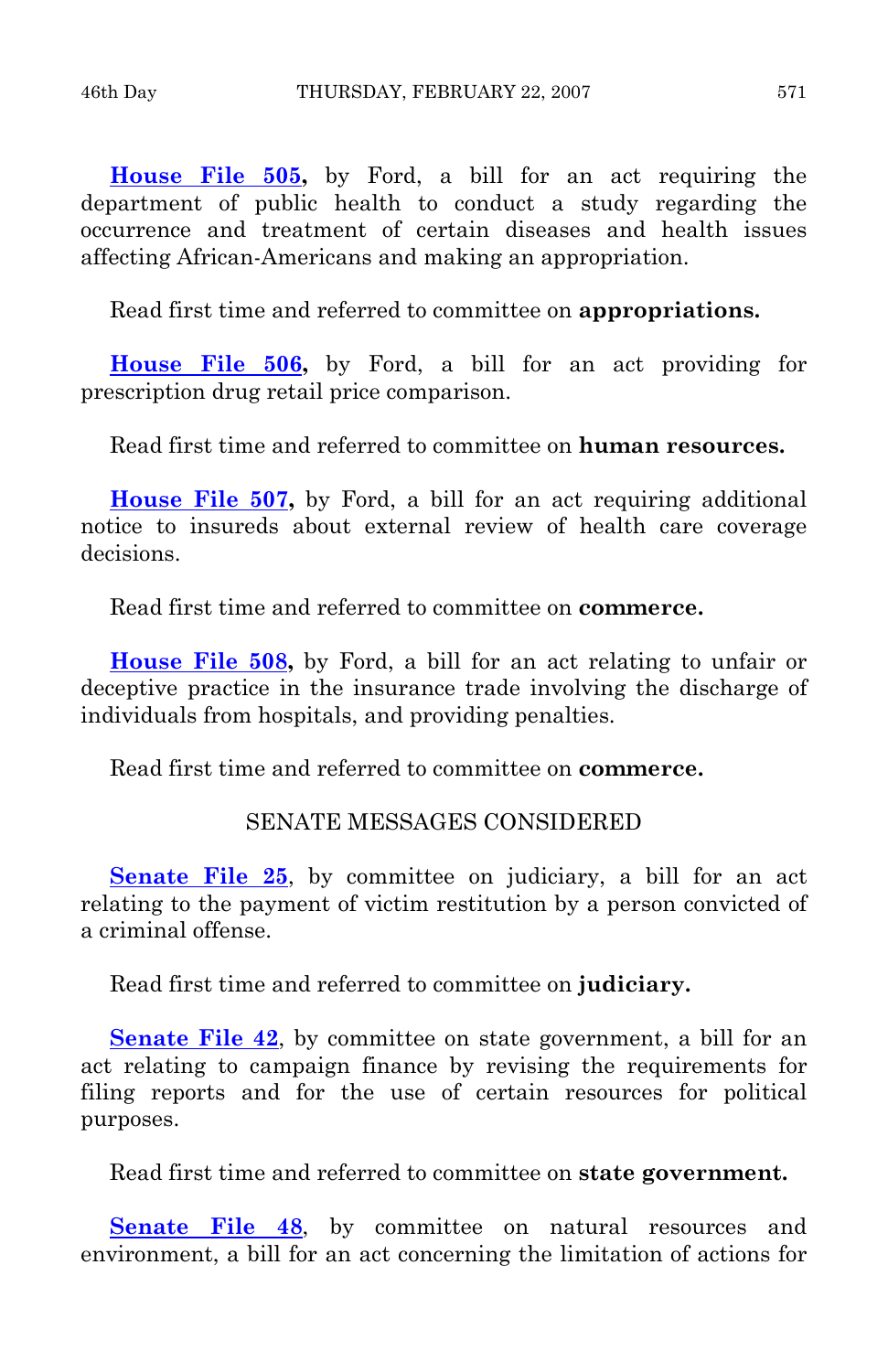prosecution of violations under certain statutes administered by the natural resource commission.

Read first time and referred to committee on **natural resources.** 

**[Senate File 70](http://coolice.legis.state.ia.us/Cool-ICE/default.asp?Category=billinfo&Service=Billbook&frame=1&GA=82&hbill=SF70)**, by committee on judiciary, a bill for an act relating to crime victim compensation.

Read first time and **passed on file.** 

**[Senate File 110](http://coolice.legis.state.ia.us/Cool-ICE/default.asp?Category=billinfo&Service=Billbook&frame=1&GA=82&hbill=SF110), by committee on judiciary, a bill for an act** relating to the standardized training and state certification of reserve peace officers.

Read first time and **passed on file.** 

**[Senate File 130](http://coolice.legis.state.ia.us/Cool-ICE/default.asp?Category=billinfo&Service=Billbook&frame=1&GA=82&hbill=SF130)**, by committee on local government, a bill for an act relating to commissions that oversee memorial buildings and monuments.

Read first time and referred to committee on **local government.** 

**[Senate File 137](http://coolice.legis.state.ia.us/Cool-ICE/default.asp?Category=billinfo&Service=Billbook&frame=1&GA=82&hbill=SF137),** by committee on state government, a bill for an act providing for the registration of associate real estate appraisers, prohibiting improper influence over an appraiser's evaluation opinion, and imposing a penalty.

Read first time and referred to committee on **commerce.** 

**[Senate File 169](http://coolice.legis.state.ia.us/Cool-ICE/default.asp?Category=billinfo&Service=Billbook&frame=1&GA=82&hbill=SF169)**, by committee on human resources, a bill for an act providing for county eligibility for state payment of certain mental health, mental retardation, and developmental disabilities services funding and providing effective and retroactive applicability dates.

Read first time and referred to committee on **human resources.** 

The House stood at ease at 4:12 p.m., until the fall of the gavel.

 The House resumed session at 4:35 p.m., Speaker Murphy in the chair.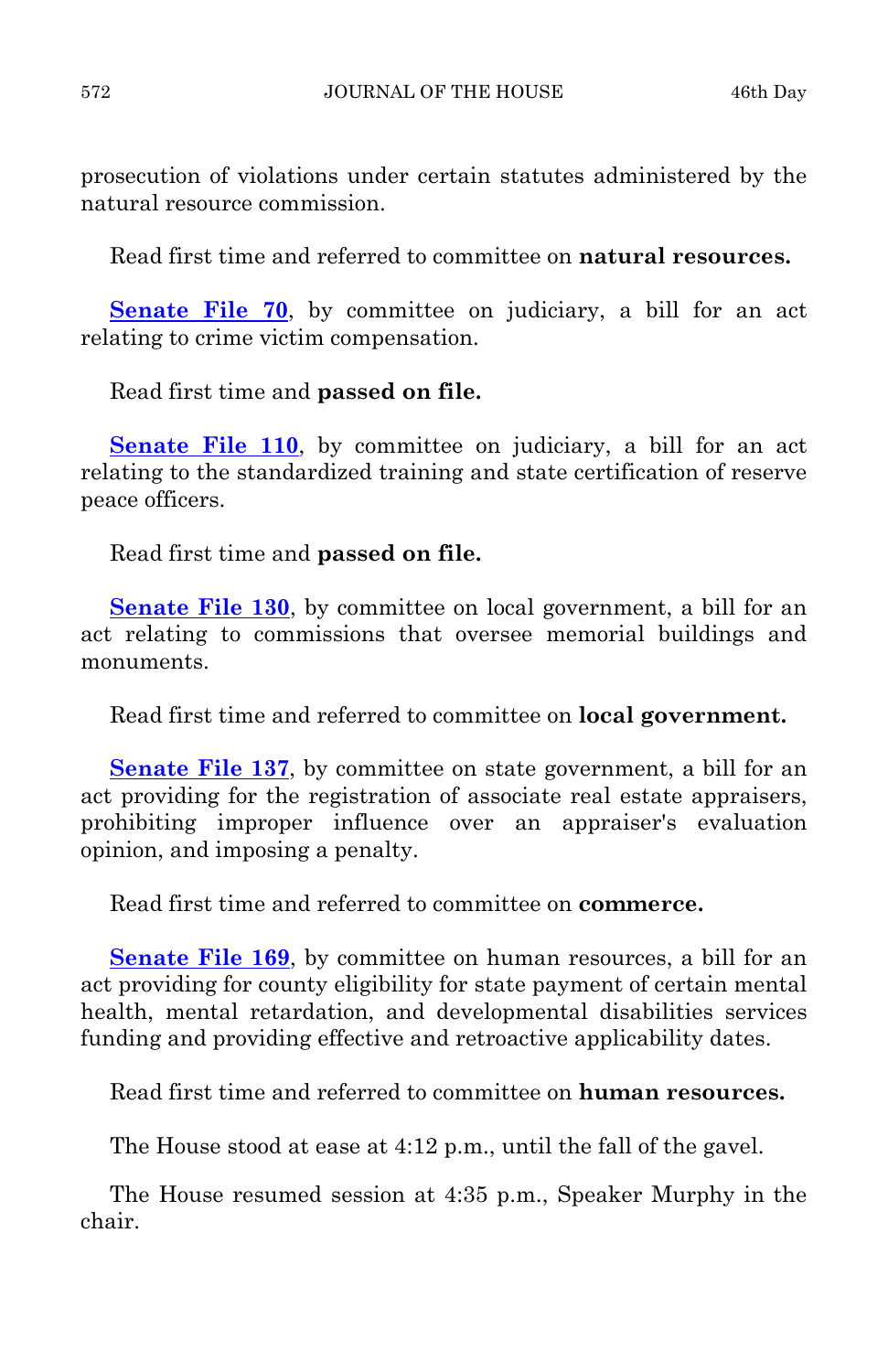# SENATE AMENDMENT CONSIDERED

 Wendt of Woodbury called up for consideration **[Senate File 61](http://coolice.legis.state.ia.us/Cool-ICE/default.asp?Category=billinfo&Service=Billbook&frame=1&GA=82&hbill=SF61)**, a bill for an act relating to the establishment of state and school antiharassment and antibullying policies, providing data collection and reporting requirements, and providing for immunity and other related matters, amended by the House, further amended by the Senate and moved that the House concur in the following Senate amendment [H–1053](http://coolice.legis.state.ia.us/Cool-ICE/default.asp?Category=billinfo&Service=Billbook&frame=1&GA=82&hbill=H1053) to the House amendment:

[H–1053](http://coolice.legis.state.ia.us/Cool-ICE/default.asp?Category=billinfo&Service=Billbook&frame=1&GA=82&hbill=H1053)

- 1 Amend the House amendment,  $S-3024$ , to Senate File
- 2 61, as passed by the Senate, as follows:
- 3 1. Page 1, by striking lines 17 through 48.

Roll call was requested by Rants of Woodbury and Alons of Sioux.

 On the question "Shall the House concur in the Senate amendment [H–1053](http://coolice.legis.state.ia.us/Cool-ICE/default.asp?Category=billinfo&Service=Billbook&frame=1&GA=82&hbill=H1053)?" ([H.F. 61](http://coolice.legis.state.ia.us/Cool-ICE/default.asp?Category=billinfo&Service=Billbook&frame=1&GA=82&hbill=HF61))

The ayes were, 55:

| Abdul-Samad        | Bailey     | Bell                    | Berry      |
|--------------------|------------|-------------------------|------------|
| Bukta              | Cohoon     | Dandekar                | Davitt     |
| Foege              | $\rm Ford$ | Frevert                 | Gaskill    |
| Gayman             | Heddens    | Hunter                  | Huser      |
| Jacoby             | Jochum     | Kelley                  | Kressig    |
| Kuhn               | Lensing    | Lykam                   | Mascher    |
| McCarthy           | Mertz      | Miller, H.              | Miller, L. |
| Oldson             | Olson, D.  | Olson, R.               | Olson, T.  |
| Palmer             | Petersen   | Pettengill              | Quirk      |
| Reasoner           | Reichert   | Schueller               | Shomshor   |
| Smith              | Staed      | Swaim                   | Taylor, D. |
| Taylor, T.         | Thomas     | $\operatorname*{Wendt}$ | Wenthe     |
| Wessel-Kroeschell  | Whitaker   | Whitead                 | Wiencek    |
| Winckler           | Wise       | Mr. Speaker<br>Murphy   |            |
| The nays were, 43: |            |                         |            |
| Alons              | Anderson   | Arnold                  | Baudler    |
| Boal               | Chambers   | Clute                   | De Boef    |
| Deyoe              | Dolecheck  | Drake                   | Forristall |
| Gipp               | Granzow    | Grassley                | Greiner    |
| Heaton             | Hoffman    | Huseman                 | Jacobs     |
| Kaufmann           | Lukan      | May                     | Olson, S.  |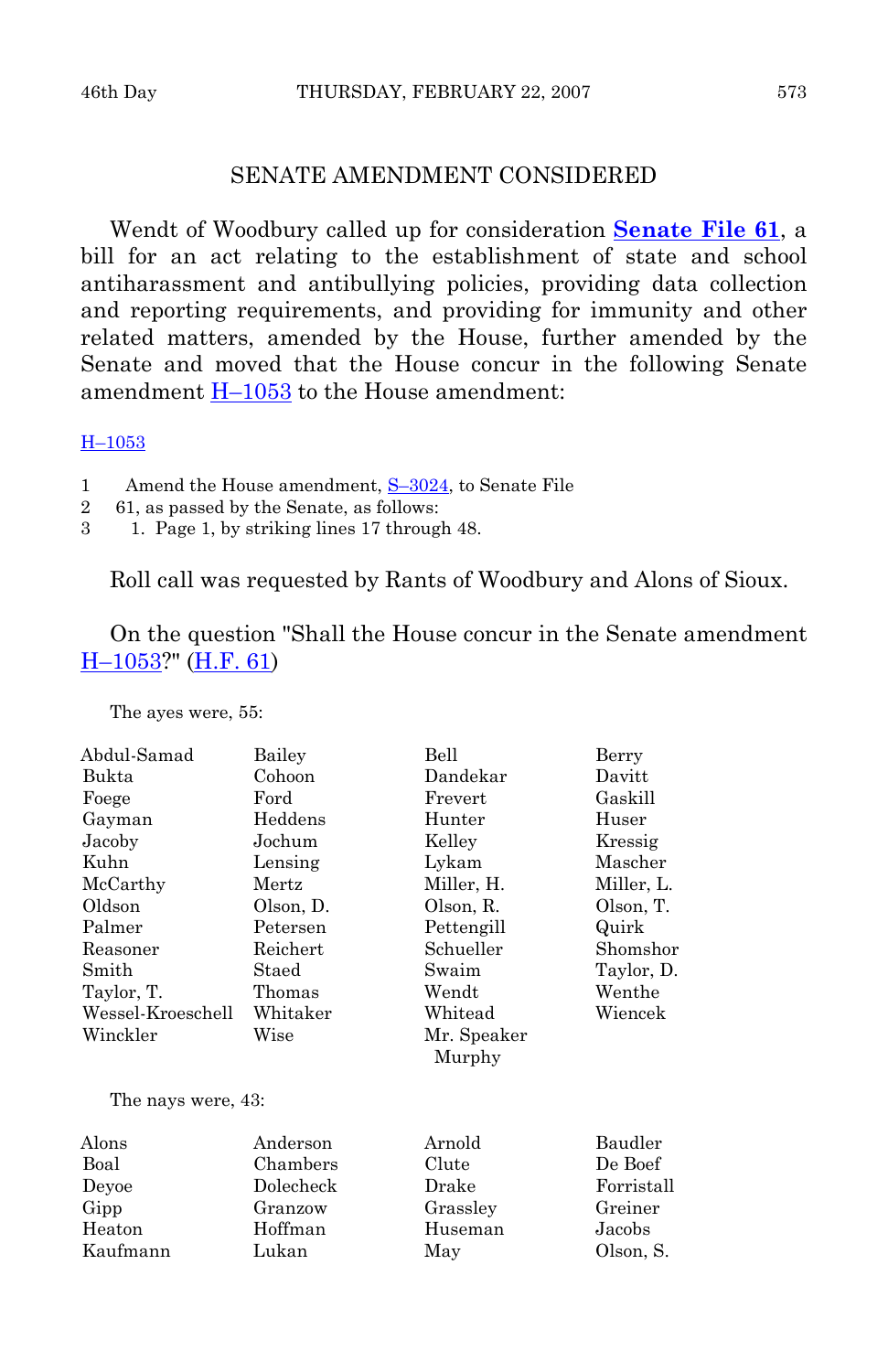| Paulsen   | Raecker    | Rants                       | Rasmussen |
|-----------|------------|-----------------------------|-----------|
| Rayhons   | Roberts    | Sands                       | Schickel  |
| Soderberg | Struyk     | Tiepkes                     | Tomenga   |
| Tymeson   | Upmeyer    | Van Engelenhoven Van Fossen |           |
| Watts     | Windschitl | Worthan                     |           |
|           |            |                             |           |

Absent or not voting, 2:

Horbach Zirkelbach

 The motion prevailed and the House concurred in the Senate amendment  $\underline{H-1053}$ , to the House amendment.

 Wendt of Woodbury moved that the bill, as amended by the House, further amended by the Senate and concurred in by the House, be read a last time now and placed upon its passage which motion prevailed and the bill was read a last time.

On the question "Shall the bill pass?" [\(S.F. 61](http://coolice.legis.state.ia.us/Cool-ICE/default.asp?Category=billinfo&Service=Billbook&frame=1&GA=82&hbill=SF61))

The ayes were, 56:

| Abdul-Samad  | Bailey            | Bell       | Berry                 |
|--------------|-------------------|------------|-----------------------|
| Bukta        | Cohoon            | Dandekar   | Davitt                |
| Foege        | Ford              | Frevert    | Gaskill               |
| Gayman       | Heddens           | Hunter     | Huser                 |
| Jacoby       | Jochum            | Kelley     | Kressig               |
| Kuhn         | Lensing           | Lykam      | Mascher               |
| McCarthy     | Mertz             | Miller, H. | Miller, L.            |
| Oldson       | Olson, D.         | Olson, R.  | Olson, T.             |
| Palmer       | Petersen          | Pettengill | Quirk                 |
| Reasoner     | Reichert          | Schickel   | Schueller             |
| Shomshor     | Smith             | Staed      | Swaim                 |
| Taylor, D.   | Taylor, T.        | Thomas     | Wendt                 |
| Wenthe       | Wessel-Kroeschell | Whitaker   | Whitead               |
| Wiencek      | Winckler          | Wise       | Mr. Speaker<br>Murphy |
| $\mathbf{m}$ | $\sqrt{2}$        |            |                       |

The nays were, 42:

| Alons    | Anderson  | Arnold   | Baudler    |
|----------|-----------|----------|------------|
| Boal     | Chambers  | Clute    | De Boef    |
| Devoe    | Dolecheck | Drake    | Forristall |
| Gipp     | Granzow   | Grassley | Greiner    |
| Heaton   | Hoffman   | Huseman  | Jacobs     |
| Kaufmann | Lukan     | May      | Olson, S.  |
| Paulsen  | Raecker   | Rants    | Rasmussen  |
| Rayhons  | Roberts   | Sands    | Soderberg  |
| Struyk   | Tjepkes   | Tomenga  | Tymeson    |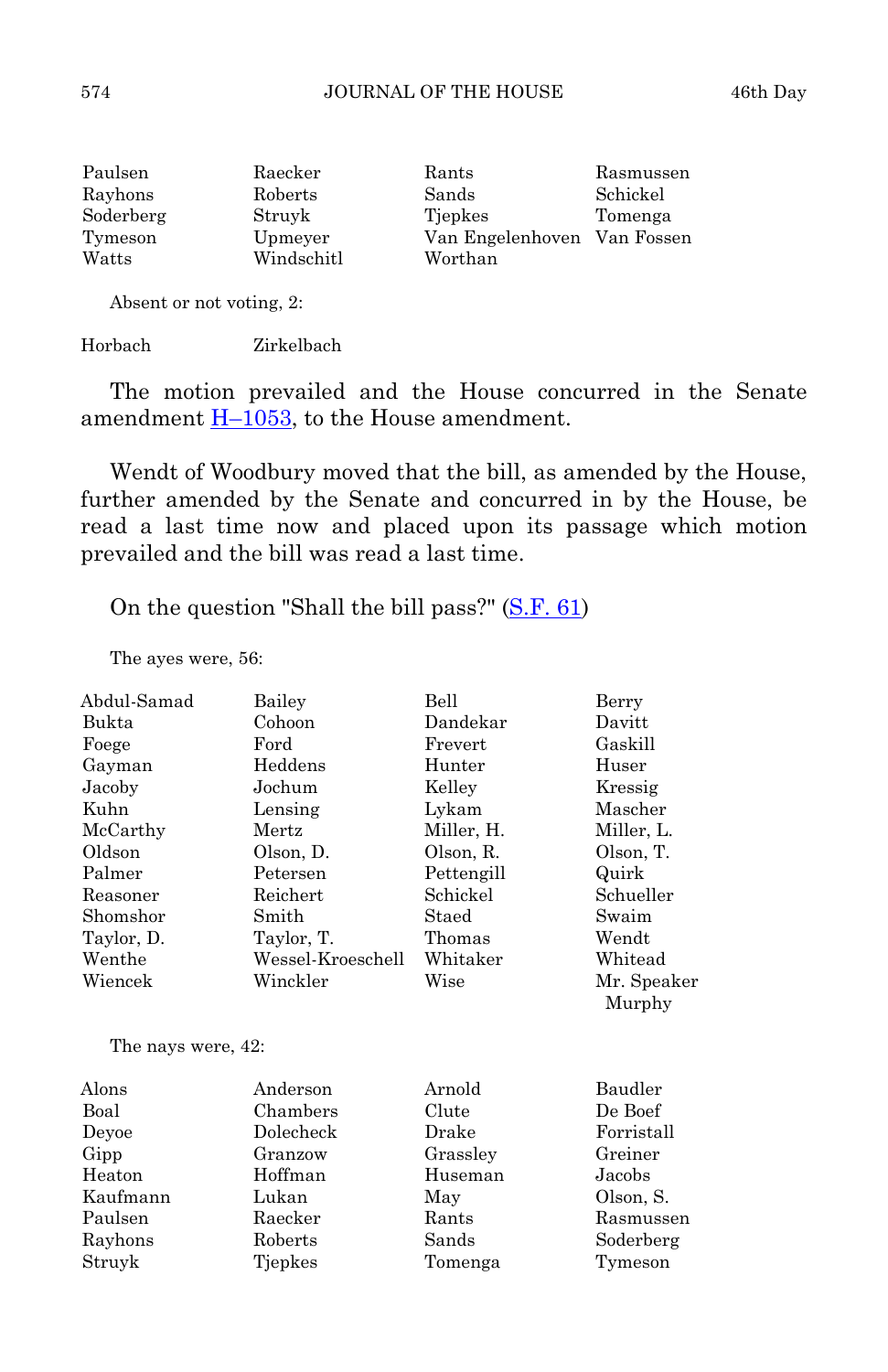| Upmeyer    | Van Engelenhoven Van Fossen | Watts |
|------------|-----------------------------|-------|
| Windschitl | Worthan                     |       |

Absent or not voting, 2:

Horbach Zirkelbach

 The bill having received a constitutional majority was declared to have passed the House and the title was agreed to.

# IMMEDIATE MESSAGE

 McCarthy of Polk asked and received unanimous consent that **[Senate File 61](http://coolice.legis.state.ia.us/Cool-ICE/default.asp?Category=billinfo&Service=Billbook&frame=1&GA=82&hbill=SF61)** be immediately messaged to the Senate.

**[House File 287,](http://coolice.legis.state.ia.us/Cool-ICE/default.asp?Category=billinfo&Service=Billbook&frame=1&GA=82&hbill=HF287)** a bill for an act creating the Iowa stem cell research and cures initiative, and providing penalties, was taken up for consideration.

Heddens of Story asked unanimous consent to substitute Senate [File 162](http://coolice.legis.state.ia.us/Cool-ICE/default.asp?Category=billinfo&Service=Billbook&frame=1&GA=82&hbill=SF162) for [House File 287.](http://coolice.legis.state.ia.us/Cool-ICE/default.asp?Category=billinfo&Service=Billbook&frame=1&GA=82&hbill=HF287)

Objection was raised.

 Heddens of Story moved that the House substitute [Senate File 162](http://coolice.legis.state.ia.us/Cool-ICE/default.asp?Category=billinfo&Service=Billbook&frame=1&GA=82&hbill=SF162) for [House File 287.](http://coolice.legis.state.ia.us/Cool-ICE/default.asp?Category=billinfo&Service=Billbook&frame=1&GA=82&hbill=HF287)

A non-record roll call was requested.

The ayes were 53, nays 44.

 The motion prevailed placing out of order the following amendments:

Amendment [H–1067](http://coolice.legis.state.ia.us/Cool-ICE/default.asp?Category=billinfo&Service=Billbook&frame=1&GA=82&hbill=H1067) filed by Roberts of Carroll on February 21, 2007. Amendment **H**-1068 filed by Upmeyer of Hancock and Tymeson of Madison on February 21, 2007.

Amendment [H–1069](http://coolice.legis.state.ia.us/Cool-ICE/default.asp?Category=billinfo&Service=Billbook&frame=1&GA=82&hbill=H1069) filed by Anderson of Page on February 21, 2007. Amendment [H–1070](http://coolice.legis.state.ia.us/Cool-ICE/default.asp?Category=billinfo&Service=Billbook&frame=1&GA=82&hbill=H1070) filed by Upmeyer of Hancock on February 21, 2007.

Amendment [H–1071](http://coolice.legis.state.ia.us/Cool-ICE/default.asp?Category=billinfo&Service=Billbook&frame=1&GA=82&hbill=H1071) filed by Anderson of Page on February 21, 2007. Amendment [H–1072](http://coolice.legis.state.ia.us/Cool-ICE/default.asp?Category=billinfo&Service=Billbook&frame=1&GA=82&hbill=H1072) filed by Roberts of Carroll on February 21, 2007.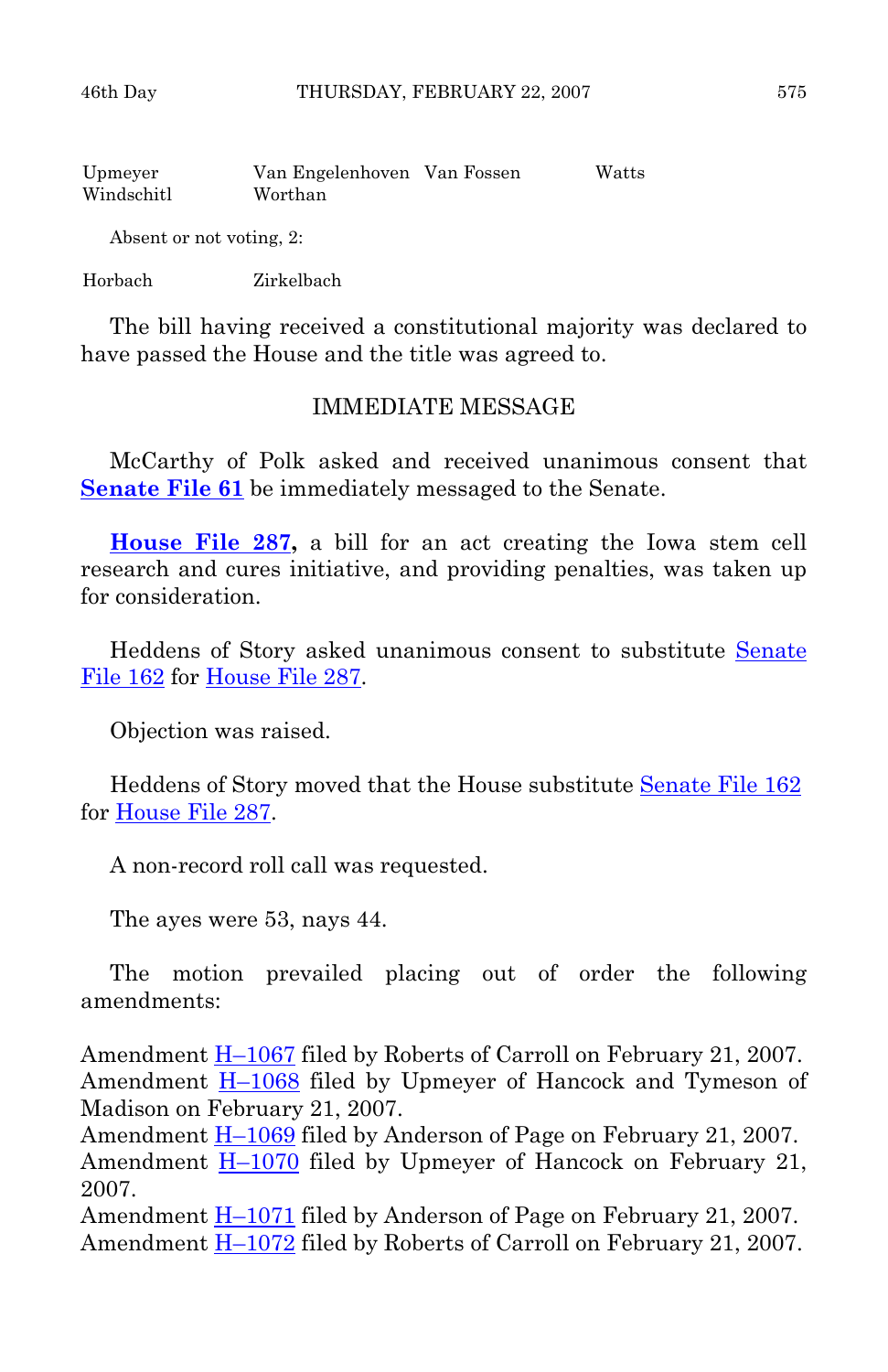# [SENATE FILE 162](http://coolice.legis.state.ia.us/Cool-ICE/default.asp?Category=billinfo&Service=Billbook&frame=1&GA=82&hbill=SF162) SUBSTITUTED FOR [HOUSE FILE 287](http://coolice.legis.state.ia.us/Cool-ICE/default.asp?Category=billinfo&Service=Billbook&frame=1&GA=82&hbill=HF287)

**[Senate File 162](http://coolice.legis.state.ia.us/Cool-ICE/default.asp?Category=billinfo&Service=Billbook&frame=1&GA=82&hbill=SF162),** a bill for an act creating the Iowa stem cell research and cures initiative, and providing penalties, was taken up for consideration.

 Roberts of Carroll offered amendment [H–1074](http://coolice.legis.state.ia.us/Cool-ICE/default.asp?Category=billinfo&Service=Billbook&frame=1&GA=82&hbill=H1074) filed by Roberts, et al., as follows:

# [H–1074](http://coolice.legis.state.ia.us/Cool-ICE/default.asp?Category=billinfo&Service=Billbook&frame=1&GA=82&hbill=H1074)

1 Amend [Senate File 162](http://coolice.legis.state.ia.us/Cool-ICE/default.asp?Category=billinfo&Service=Billbook&frame=1&GA=82&hbill=SF162), as passed by the Senate, as

2 follows:

- 3 1. By striking everything after the enacting
- 4 clause and inserting the following:
- 5 "Section 1. POSTNATAL TISSUE AND FLUID BANKING
- 6 TASK FORCE.
- 7 1. The department of public health shall convene a
- 8 task force on postnatal tissue and fluid banking and
- 9 related postnatal procedures. The task force shall
- 10 consist of the following members, selected by the
- 11 institution or association specified or, if not
- 12 specified, selected by the director of public health:
- 13 a. The director of public health, or the
- 14 director's designee.
- 15 b. A representative of each of the public and
- 16 private colleges or universities in the state that
- 17 have interest in postnatal tissue and fluid for the
- 18 purposes of research or medical treatment.
- 19 c. A representative of the Iowa hospital
- 20 association.
- 21 d. A representative of the Iowa medical society.
- 22 e. A physician representing a birthing hospital.
- 23 f. A prenatal healthcare provider.
- 24 g. A representative of the Iowa midwives
- 25 association.
- 26 h. A representative of the postnatal tissue and
- 27 fluid research community.
- 28 i. A representative of recipients of postnatal
- 29 tissue and fluid transplants.
- 30 j. A representative of a postnatal tissue and
- 31 fluid transplant center.
- 32 k. A representative of a postnatal tissue and 33 fluid bank.
- 34 l. An attorney with expertise in public health or
- 35 biotechnology law, selected by the Iowa state bar 36 association.
- 37 2. Members of the task force shall receive actual
- 38 expenses incurred while serving in their official
- 39 capacity and may also be eligible to receive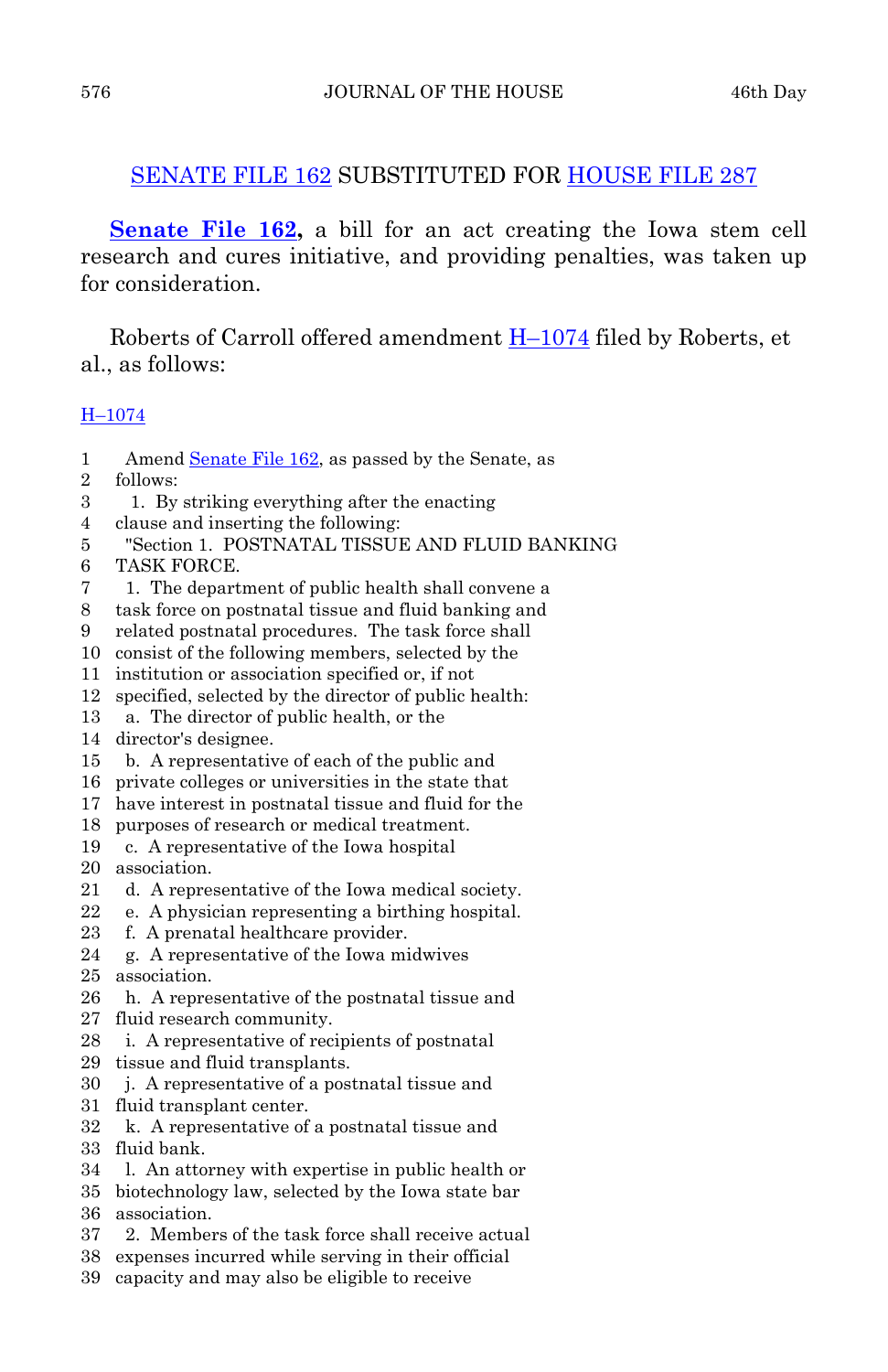- 40 compensation as provided in section 7E.6.
- 41 3. The director of public health, or the
- 42 director's designee, shall act as chairperson of the
- 43 task force. A majority of the members of the task
- 44 force shall constitute a quorum.
- 45 4. The task force shall investigate the optimum
- 46 method by which to establish a network of postnatal
- 47 tissue and fluid banks in partnership with public and
- 48 private colleges or universities, public and private
- 49 hospitals, or nonprofit organizations and private
- 50 organizations in the state to collect and store

#### Page 2

- 1 postnatal tissue and fluid for the purposes of
- 2 scientific research and medical treatment. The
- 3 investigation shall address and make recommendations
- 4 regarding all of the following:
- 5 a. Regulatory requirements for public and private
- 6 postnatal tissue and fluid banks in the state,
- 7 including regulations or protocols to govern donations
- 8 to the bank and the release and use of banked
- 9 postnatal tissue or fluid.
- 10 b. The development of a statewide network of
- 11 postnatal tissue and fluid banks and birthing hospital
- 12 collection sites in a manner that provides for
- 13 geographic distribution throughout the state.
- 14 c. The development of a statewide postnatal tissue
- 15 and fluid registry to identify, acquire, and
- 16 distribute donated postnatal tissue and fluid to
- 17 suitably matched candidates including documentation of
- 18 the collection, storage, distribution, and
- 19 transplantation of the postnatal tissue and fluid and
- 20 the clinical outcomes of all transplantations related
- 21 to the network.
- 22 d. Any incentives for donation to public postnatal 23 tissue and fluid banks.
- 24 e. Public awareness and encouragement of donation
- 25 or private storage of postnatal tissue and fluid by
- 26 providing information including but not limited to all
- 27 of the following:
- 28 (1) The current and potential future medical uses
- 29 of postnatal tissue and fluid.
- 30 (2) The benefits and risks associated with
- 31 postnatal tissue and fluid banking.
- 32 (3) Medical or family history criteria that may
- 33 impact a family's consideration of postnatal tissue
- 34 and fluid banking.
- 35 (4) An explanation of the differences between
- 36 private and public banking.
- 37 (5) Medically accepted uses and benefits of
- 38 postnatal tissue and fluid collection and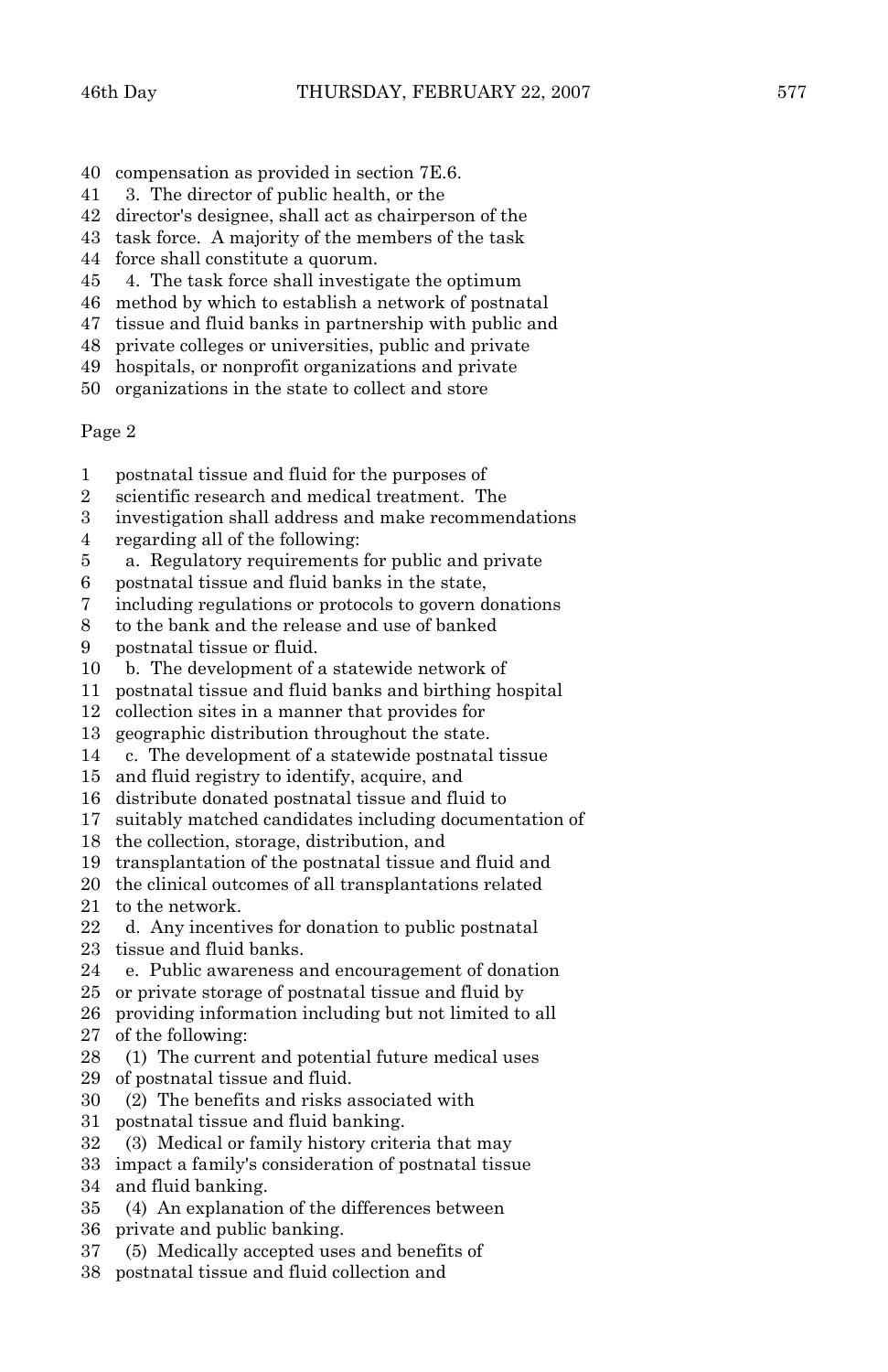- 39 transplantation.
- 40 (6) The costs associated with donation and
- 41 storage, and an explanation of the storage,
- 42 maintenance, and viability for transplantation of
- 43 postnatal tissue and fluid.
- 44 f. Participation in the public cord blood bank
- 45 network established pursuant to the federal Stem Cell
- 46 Therapeutic and Research Act of 2005, Pub. L. No.
- 47 109-129, or other national or international networks.
- 48 g. Any changes in law or rules necessary to
- 49 implement a postnatal tissue and fluid banking network
- 50 in the state to provide for scientific research and

Page 3

- 1 medical treatment.
- 2 h. Consent and privacy protections related to
- 3 donation or private banking of postnatal tissue and 4 fluid.
- 5 i. Any fee structure to be associated with
- 6 participation in the postnatal tissue and fluid bank 7 network.
- 8 j. The costs associated with the operation and
- 9 maintenance of a public postnatal tissue and fluid
- 10 bank network, including the need for public funding.
- 11 5. In addition to postnatal tissue and fluid
- 12 banking the task force shall review the issue of the
- 13 retention, use, and disposition of neonatal metabolic
- 14 screening specimens, including but not limited to the
- 15 length of time the specimens are retained and specimen
- 16 research use.
- 17 6. The task force shall report its findings and
- 18 recommendations, along with any proposed legislation,
- 19 to the general assembly by November 1, 2007.
- 20 7. For the purposes of this section, "postnatal
- 21 tissue and fluid" means the placenta, umbilical cord,
- 22 umbilical cord blood, and amniotic fluid expelled or
- 23 extracted in connection with the birth of a child.
- 24 Sec. 2. APPROPRIATION. There is appropriated from
- 25 the general fund of the state to the department of
- 26 public health for the period beginning on the
- 27 effective date of this Act, and ending January 1,
- 28 2008, the following amount, or so much thereof as is
- 29 necessary, to be used for the purpose designated:
- 30 For the task force on postnatal tissue and fluid
- 31 banking:
- 32 ......................................................................................................... \$ 20,000
- 33 Sec. 3. EFFECTIVE DATE. The sections of this Act
- 34 relating to the postnatal tissue and fluid banking
- 35 task force and the appropriation for the task force,
- 36 being deemed of immediate importance, take effect upon
- 37 enactment."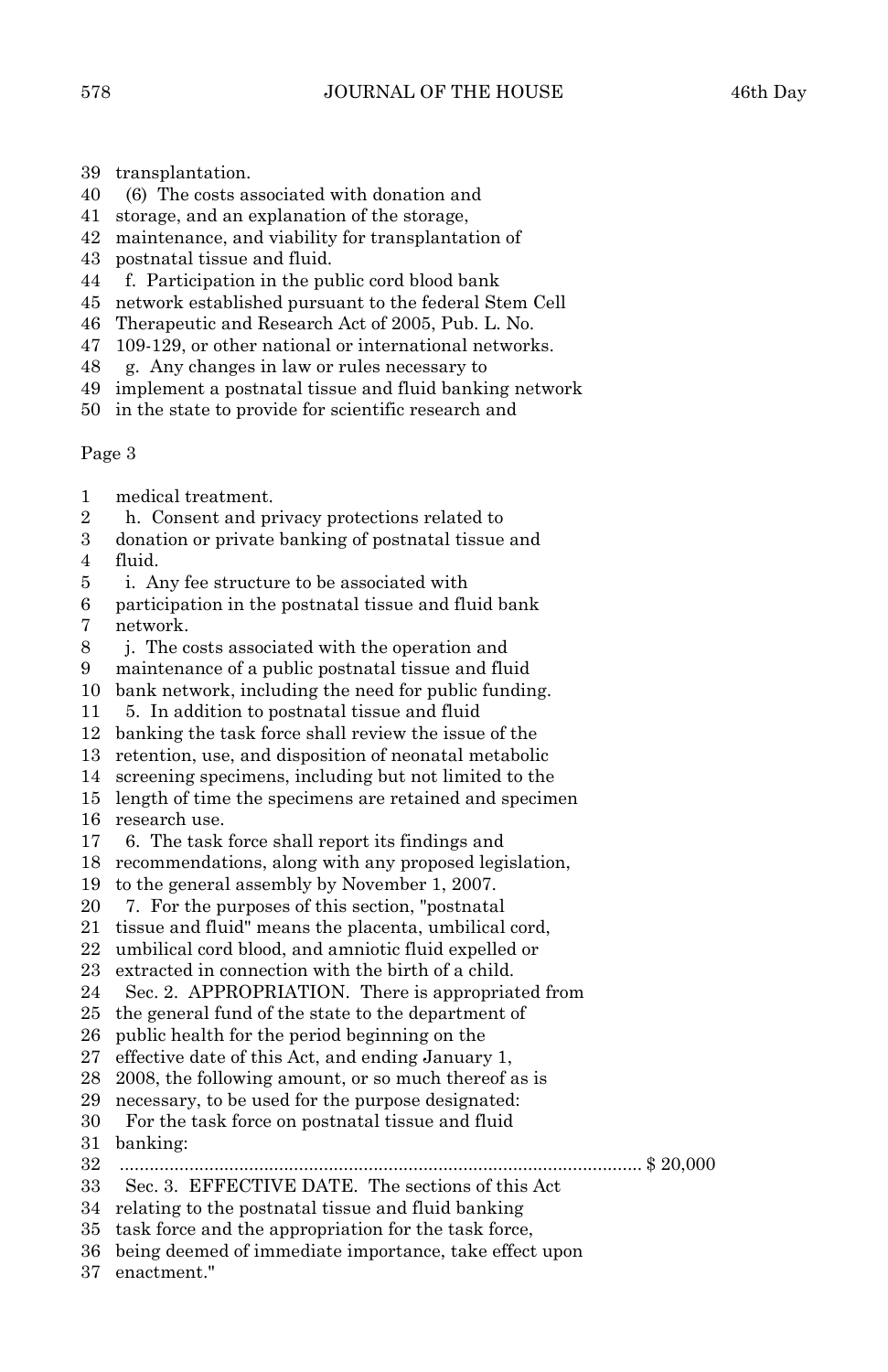- 38 2. Title page, by striking lines 1 and 2 and
- 39 inserting the following: "An Act relating to the
- 40 creation of a task force on postnatal tissue and fluid
- 41 banking and other postnatal procedures, providing an
- 42 appropriation, and providing an effective date."

Heddens of Story rose on a point of order that amendment  $H-1074$ was not germane.

 The Speaker ruled the point well taken and amendment [H–1074](http://coolice.legis.state.ia.us/Cool-ICE/default.asp?Category=billinfo&Service=Billbook&frame=1&GA=82&hbill=H1074) not germane.

 Roberts of Carroll asked for unanimous consent to suspend the rules to consider amendment [H–1074](http://coolice.legis.state.ia.us/Cool-ICE/default.asp?Category=billinfo&Service=Billbook&frame=1&GA=82&hbill=H1074).

Objection was raised.

 Roberts of Carroll moved to suspend the rules to consider amendment [H–1074](http://coolice.legis.state.ia.us/Cool-ICE/default.asp?Category=billinfo&Service=Billbook&frame=1&GA=82&hbill=H1074).

 Roll call was requested by Rants of Woodbury and Roberts of Carroll.

 On the question "Shall the rules be suspended to consider amendment **H**-1074?" ([S.F. 162\)](http://coolice.legis.state.ia.us/Cool-ICE/default.asp?Category=billinfo&Service=Billbook&frame=1&GA=82&hbill=SF162)

The ayes were, 44:

| Alons              | Anderson  | Arnold           | Baudler    |
|--------------------|-----------|------------------|------------|
| Boal               | Chambers  | Clute            | De Boef    |
| Devoe              | Dolecheck | Drake            | Forristall |
| Gipp               | Granzow   | Grassley         | Greiner    |
| Heaton             | Hoffman   | Huseman          | Jacobs     |
| Kaufmann           | Lukan     | May              | Miller, L. |
| Olson, S.          | Paulsen   | Raecker          | Rants      |
| Rasmussen          | Rayhons   | Roberts          | Sands      |
| Schickel           | Soderberg | Struyk           | Tiepkes    |
| Tymeson            | Upmeyer   | Van Engelenhoven | Van Fossen |
| Watts              | Wiencek   | Windschitl       | Worthan    |
| The nays were, 54: |           |                  |            |
| Abdul-Samad        | Bailey    | Bell             | Berry      |
| Bukta              | Cohoon    | Dandekar         | Davitt     |

 Foege Ford Frevert Gaskill Gayman Heddens Hunter Huser Jacoby Jochum Kelley Kressig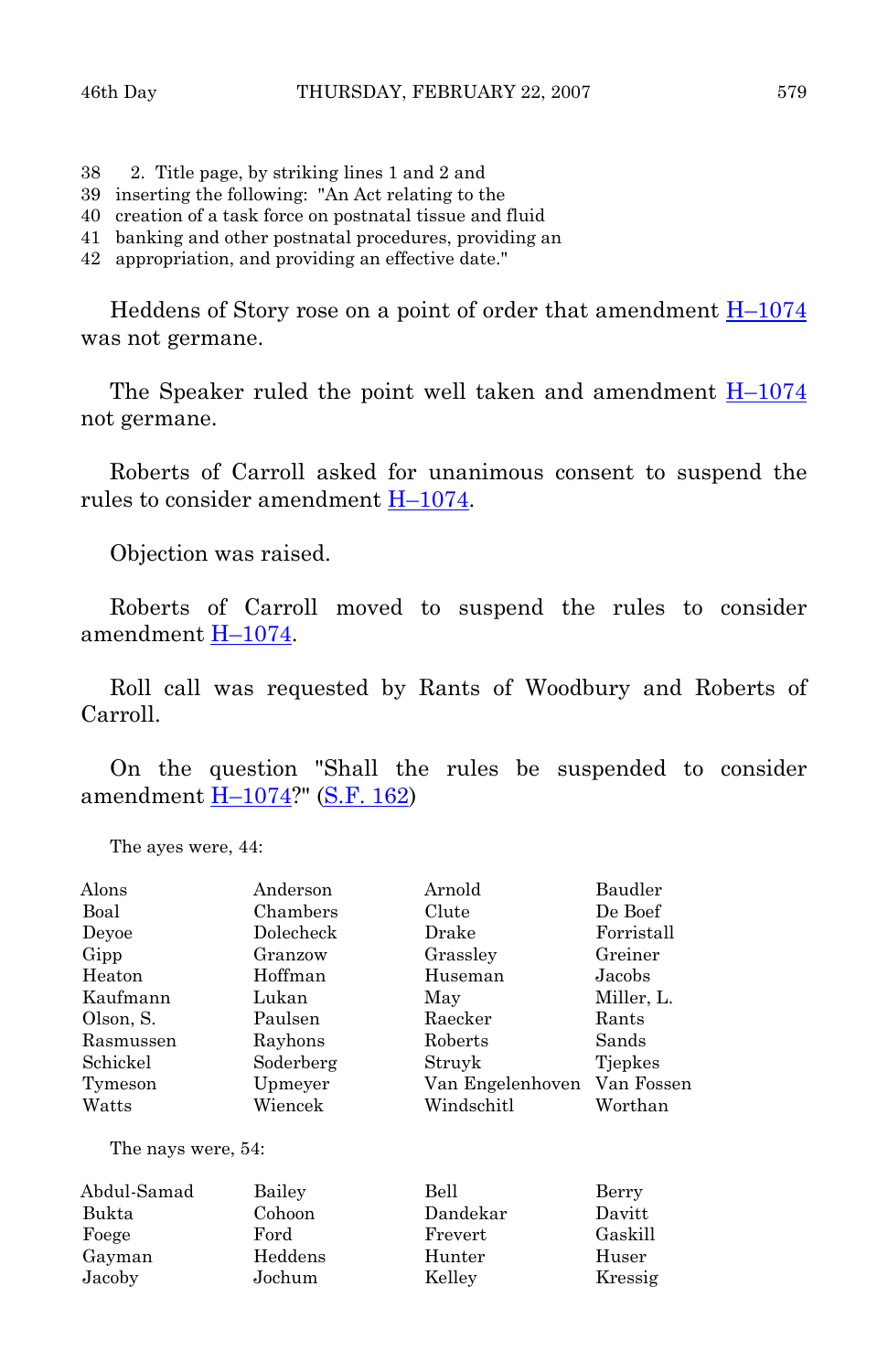| Kuhn              | Lensing     | Lykam      | Mascher    |
|-------------------|-------------|------------|------------|
| McCarthy          | Mertz       | Miller, H. | Oldson     |
| Olson, D.         | Olson, R.   | Olson, T.  | Palmer     |
| Petersen          | Pettengill  | Quirk      | Reasoner   |
| Reichert          | Schueller   | Shomshor   | Smith      |
| Staed             | Swaim       | Taylor, D. | Taylor, T. |
| Thomas            | Tomenga     | Wendt      | Wenthe     |
| Wessel-Kroeschell | Whitaker    | Whitead    | Winckler   |
| Wise              | Mr. Speaker |            |            |
|                   | Murphy      |            |            |

Absent or not voting, 2:

Horbach Zirkelbach

The motion to suspend the rules lost.

 Upmeyer of Hancock offered amendment [H–1066](http://coolice.legis.state.ia.us/Cool-ICE/default.asp?Category=billinfo&Service=Billbook&frame=1&GA=82&hbill=H1066) filed by her and Tymeson of Madison as follows:

## [H–1066](http://coolice.legis.state.ia.us/Cool-ICE/default.asp?Category=billinfo&Service=Billbook&frame=1&GA=82&hbill=H1066)

- 1 Amend [Senate File 162](http://coolice.legis.state.ia.us/Cool-ICE/default.asp?Category=billinfo&Service=Billbook&frame=1&GA=82&hbill=SF162), as passed by the Senate, as
- 2 follows:
- 3 1. Page 1, by striking line 3 and inserting the
- 4 following: "Human Cloning Repeal and Embryonic Stem
- 5 Cell Research Authorization Act"."
- 6 2. Page 1, by striking lines 5 through 9 and
- 7 inserting the following:
- 8 "It is the purpose of this chapter to repeal the
- 9 prohibition on human cloning and to authorize
- 10 embryonic stem cell research in this state."
- 11 3. Title page, line 1, by striking the words
- 12 "creating the Iowa stem cell research and cures
- 13 initiative" and inserting the following: "repealing
- 14 the prohibition on human cloning and authorizing
- 15 embryonic stem cell research".

Tymeson of Madison offered the following amendment  $H-1075$ , to amendment [H–1066,](http://coolice.legis.state.ia.us/Cool-ICE/default.asp?Category=billinfo&Service=Billbook&frame=1&GA=82&hbill=H1066) filed by her from the floor and moved its adoption:

# [H–1075](http://coolice.legis.state.ia.us/Cool-ICE/default.asp?Category=billinfo&Service=Billbook&frame=1&GA=82&hbill=H1075)

- 1 Amend the amendment, H-1066, to [Senate File 162,](http://coolice.legis.state.ia.us/Cool-ICE/default.asp?Category=billinfo&Service=Billbook&frame=1&GA=82&hbill=SF162) as
- 2 passed by the Senate, as follows:
- 3 1. Page 1, lines 4 and 5, by striking the words
- 4 "Embryonic Stem Cell Research" and inserting the
- 5 following: "Therapeutic Cloning".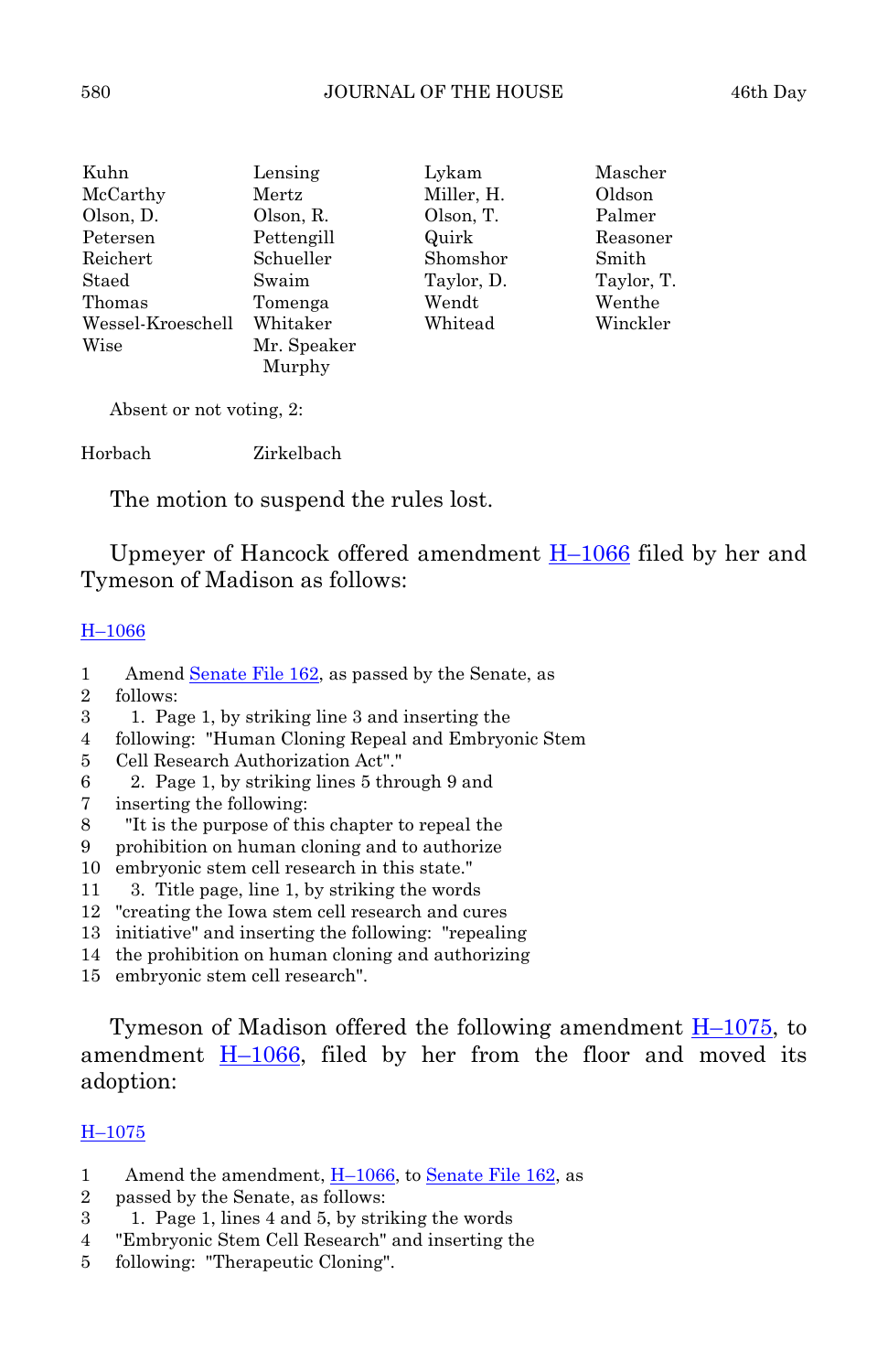- 6 2. Page 1, line 10, by striking the words
- 7 "embryonic stem cell research" and inserting the
- 8 following: "therapeutic cloning".
- 9 3. Page 1, by striking line 15, and inserting the
- 10 following: "therapeutic cloning"."

Amendment  $H-1075$  was adopted.

Tymeson of Madison moved the adoption of amendment  $H-1066$ , as amended.

 Roll call was requested by Tymeson of Madison and Baudler of Adair.

On the question "Shall amendment  $H-1066$ , as amended, be adopted?" [\(S.F. 162](http://coolice.legis.state.ia.us/Cool-ICE/default.asp?Category=billinfo&Service=Billbook&frame=1&GA=82&hbill=SF162))

The ayes were, 46:

| Alons              | Anderson   | Arnold            | Baudler     |
|--------------------|------------|-------------------|-------------|
| Boal               | Chambers   | Clute             | De Boef     |
| Deyoe              | Dolecheck  | Drake             | Forristall  |
| Gipp               | Granzow    | Grassley          | Greiner     |
| Heaton             | Hoffman    | Huseman           | Jacobs      |
| Kaufmann           | Lukan      | May               | Mertz       |
| Miller, L.         | Olson, S.  | Paulsen           | Raecker     |
| Rants              | Rasmussen  | Rayhons           | Roberts     |
| Sands              | Schickel   | Soderberg         | Struyk      |
| Tjepkes            | Tomenga    | Tymeson           | Upmeyer     |
| Van Engelenhoven   | Van Fossen | Watts             | Wiencek     |
| Windschitl         | Worthan    |                   |             |
| The nays were, 52: |            |                   |             |
| Abdul-Samad        | Bailey     | Bell              | Berry       |
| Bukta              | Cohoon     | Dandekar          | Davitt      |
| Foege              | Ford       | Frevert           | Gaskill     |
| Gayman             | Heddens    | Hunter            | Huser       |
| Jacoby             | Jochum     | Kelley            | Kressig     |
| Kuhn               | Lensing    | Lykam             | Mascher     |
| McCarthy           | Miller, H. | Oldson            | Olson, D.   |
| Olson, R           | Olson, T.  | Palmer            | Petersen    |
| Pettengill         | Quirk      | Reasoner          | Reichert    |
| Schueller          | Shomshor   | Smith             | Staed       |
| Swaim              | Taylor, D. | Taylor, T.        | Thomas      |
| Wendt              | Wenthe     | Wessel-Kroeschell | Whitaker    |
| Whitead            | Winckler   | Wise              | Mr. Speaker |
|                    |            |                   | Murphy      |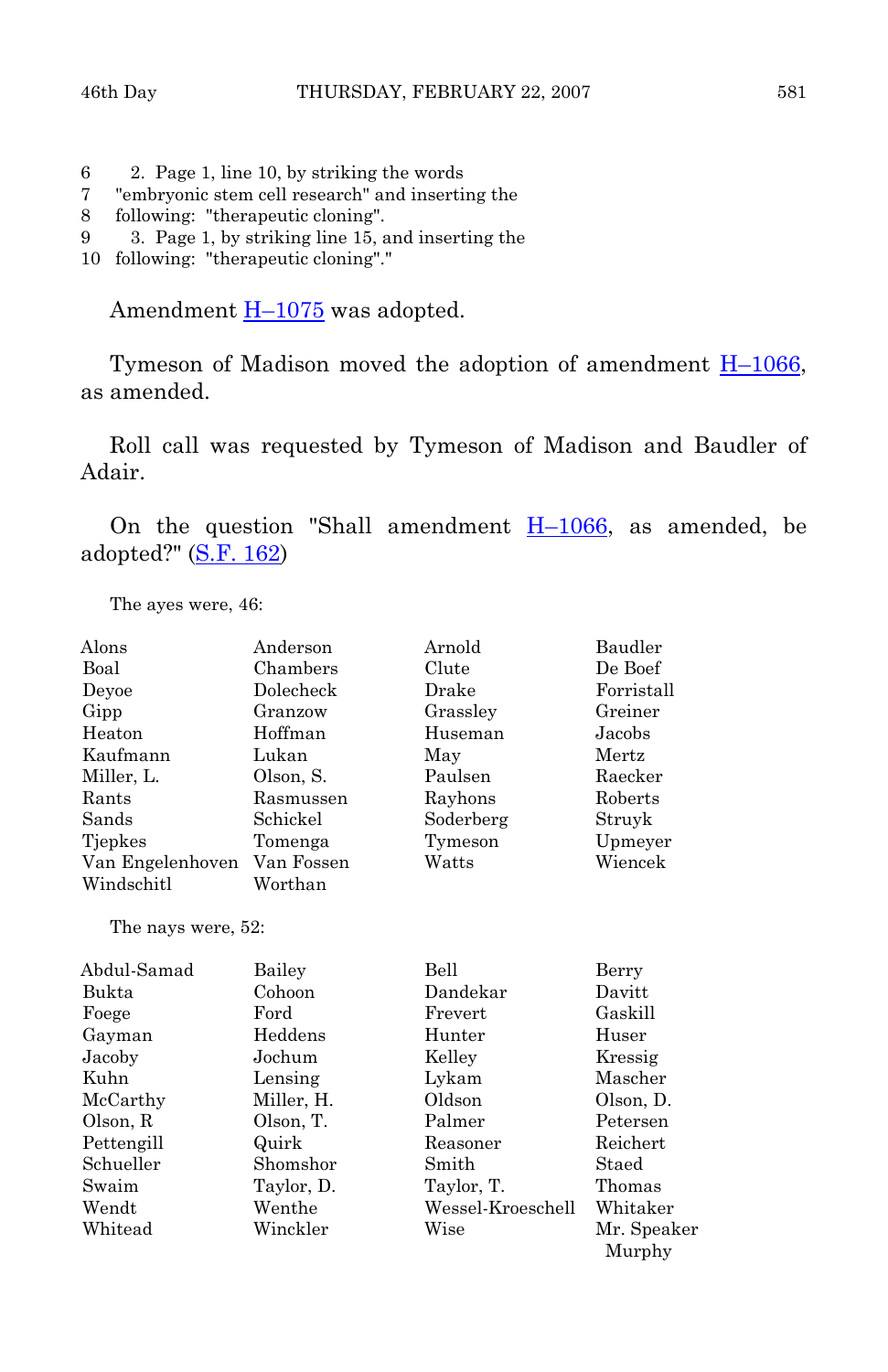Absent or not voting, 2:

Horbach Zirkelbach

Amendment [H–1066](http://coolice.legis.state.ia.us/Cool-ICE/default.asp?Category=billinfo&Service=Billbook&frame=1&GA=82&hbill=H1066) lost.

Roberts of Carroll offered the following amendment  $H-1065$  filed by him and moved its adoption:

# [H–1065](http://coolice.legis.state.ia.us/Cool-ICE/default.asp?Category=billinfo&Service=Billbook&frame=1&GA=82&hbill=H1065)

- 1 Amend [Senate File 162](http://coolice.legis.state.ia.us/Cool-ICE/default.asp?Category=billinfo&Service=Billbook&frame=1&GA=82&hbill=SF162), as passed by the Senate, as
- 2 follows:
- 3 1. Page 2, by inserting after line 2 the
- 4 following:
- 5 "d. Create a cloned human embryo."
- 6 2. Page 2, line 5, by inserting after the word
- 7 ""c"" the following: "or "d"".

 Roll call was requested by Roberts of Carroll and Rants of Woodbury.

On the question "Shall amendment  $H-1065$  be adopted?" ([S.F. 162\)](http://coolice.legis.state.ia.us/Cool-ICE/default.asp?Category=billinfo&Service=Billbook&frame=1&GA=82&hbill=SF162)

The ayes were, 45:

| Alons                 | Anderson  | Arnold   | Baudler          |
|-----------------------|-----------|----------|------------------|
| Boal                  | Chambers  | Clute    | De Boef          |
| Devoe                 | Dolecheck | Drake    | Forristall       |
| Gipp                  | Granzow   | Grassley | Greiner          |
| Heaton                | Hoffman   | Huseman  | Jacobs           |
| Kaufmann              | Lukan     | May      | Miller, L.       |
| Olson, S.             | Paulsen   | Raecker  | Rants            |
| Rasmussen             | Rayhons   | Roberts  | Sands            |
| Schickel              | Soderberg | Struyk   | Tiepkes          |
| Tomenga               | Tymeson   | Upmeyer  | Van Engelenhoven |
| Van Fossen<br>Worthan | Watts     | Wiencek  | Windschitl       |

The nays were, 53:

| Abdul-Samad | Bailey    | Bell       | Berry   |
|-------------|-----------|------------|---------|
| Bukta       | Cohoon    | Dandekar   | Davitt  |
| Foege       | Ford      | Frevert    | Gaskill |
| Gayman      | Heddens   | Hunter     | Huser   |
| Jacoby      | Jochum    | Kelley     | Kressig |
| Kuhn        | Lensing   | Lykam      | Mascher |
| McCarthy    | Mertz     | Miller, H. | Oldson  |
| Olson, D.   | Olson, R. | Olson, T.  | Palmer  |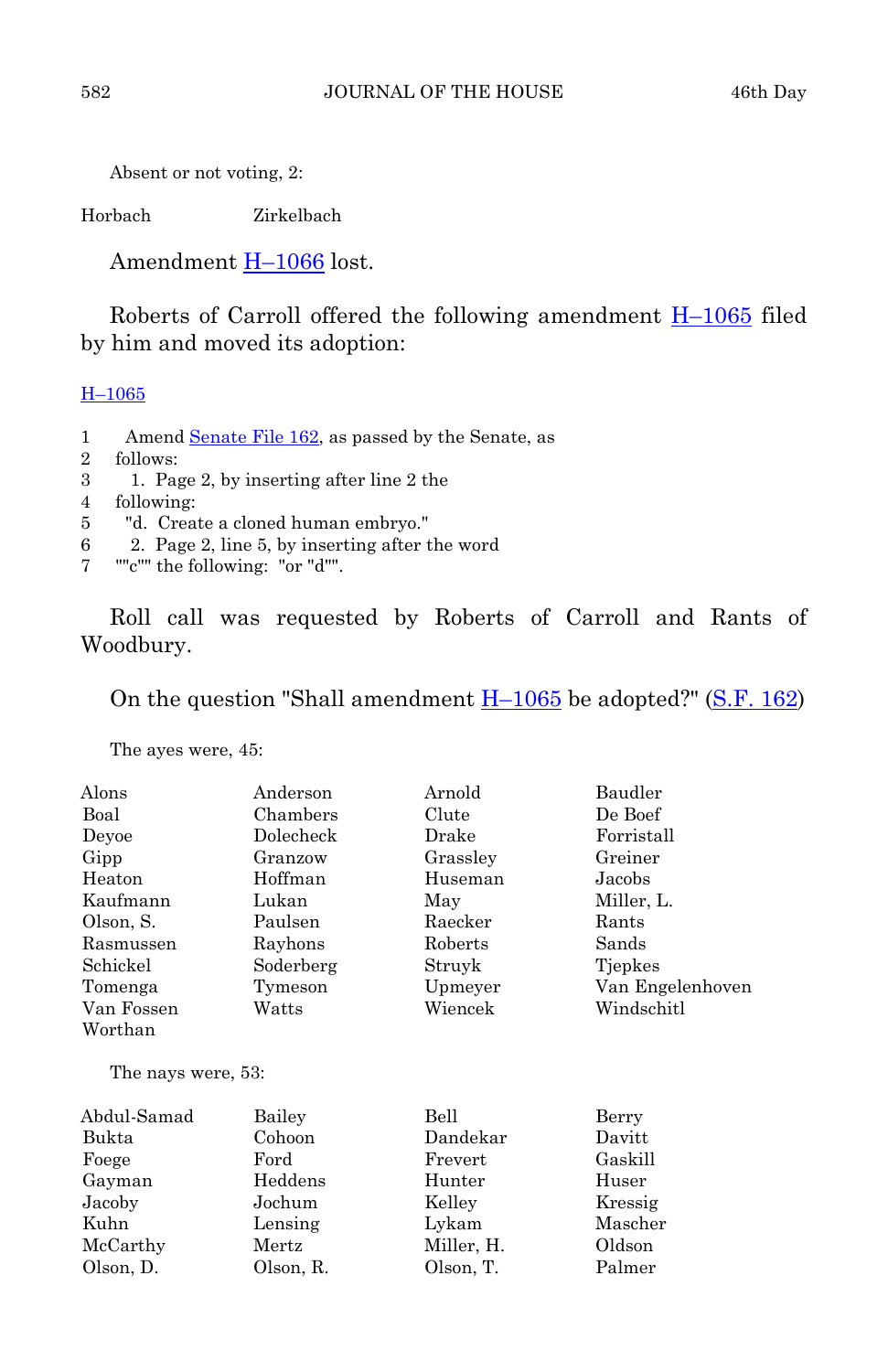Petersen Pettengill Quirk Reasoner Reichert Schueller Shomshor Smith Staed Swaim Taylor, D. Taylor, T. Thomas Wendt Wenthe Wessel-Kroeschell Whitaker Whitead Winckler Wise Mr. Speaker Murphy

Absent or not voting, 2:

Horbach Zirkelbach

Amendment [H–1065](http://coolice.legis.state.ia.us/Cool-ICE/default.asp?Category=billinfo&Service=Billbook&frame=1&GA=82&hbill=H1065) lost.

Upmeyer of Hancock offered amendment  $H-1073$  filed by her as follows:

# [H–1073](http://coolice.legis.state.ia.us/Cool-ICE/default.asp?Category=billinfo&Service=Billbook&frame=1&GA=82&hbill=H1073)

- 1 Amend [Senate File 162](http://coolice.legis.state.ia.us/Cool-ICE/default.asp?Category=billinfo&Service=Billbook&frame=1&GA=82&hbill=SF162), as passed by the Senate, as
- 2 follows:
- 3 1. Page 2, by inserting after line 18 the
- 4 following:
- 5 "Sec. . NEW SECTION. 707C.5 DONATION OF
- 6 EMBRYOS AND INFORMED CONSENT FOR EMBRYONIC STEM CELL
- 7 RESEARCH.
- 8 Human embryos created only for the purpose of in
- 9 vitro fertilization, in excess of the clinical need,
- 10 may be donated for the purpose of embryonic stem cell
- 11 research and treatment and those human embryos donated
- 12 may be used for research and treatment, only if the
- 13 donation meets all of the following requirements:
- 14 1. The donation is voluntary.
- 15 2. No inducement, monetary or of any other nature,
- 16 is offered in exchange for the donation.
- 17 3. Informed consent for the donation is obtained
- 18 from the individuals participating in the in vitro
- 19 fertilization treatments.
- 20 4. The individuals participating in the in vitro
- 21 fertilization treatments are informed that the human
- 22 embryos may be placed for adoption."
- 23 2. By renumbering as necessary.

Upmeyer of Hancock offered the following amendment  $H-1078$ , to amendment  $H-1073$ , filed by her from the floor and moved its adoption: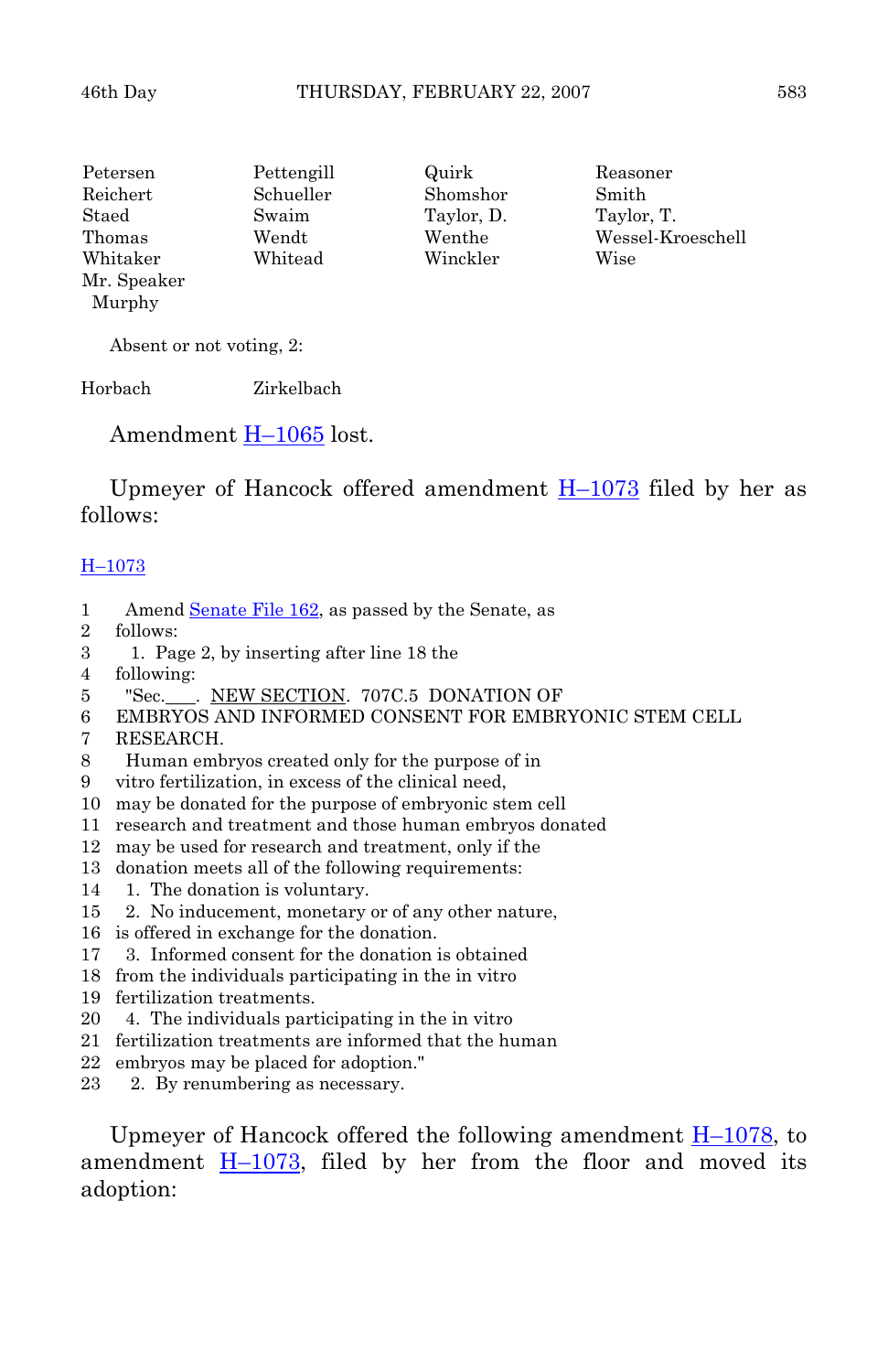# [H–1078](http://coolice.legis.state.ia.us/Cool-ICE/default.asp?Category=billinfo&Service=Billbook&frame=1&GA=82&hbill=H1078)

- 1 Amend the amendment, H-1073, to [Senate File 162,](http://coolice.legis.state.ia.us/Cool-ICE/default.asp?Category=billinfo&Service=Billbook&frame=1&GA=82&hbill=SF162) as
- 2 passed by the Senate, as follows:
- 3 1. Page 1, by striking lines 8 through 22 and
- 4 inserting the following:
- 5 "Only those human embryos created for the purpose
- 6 of in vitro fertilization, in excess of the clinical
- 7 need, may be donated for the purpose of embryonic stem
- 8 cell research and treatment and those human embryos
- 9 donated may be used for research and treatment, only
- 10 if the donation meets all of the following
- 11 requirements:
- 12 1. The donation is voluntary.
- 13 2. No inducement, monetary or of any other nature,
- 14 is offered in exchange for the donation.
- 15 3. Informed consent for the donation is obtained
- 16 from the individuals participating in the in vitro
- 17 fertilization treatments.
- 18 4. The individuals participating in the in vitro
- 19 fertilization treatments are informed that the human
- 20 embryos may be placed for adoption."

Amendment [H–1078](http://coolice.legis.state.ia.us/Cool-ICE/default.asp?Category=billinfo&Service=Billbook&frame=1&GA=82&hbill=H1078) was adopted.

 Heddens of Story rose on a point of order that amendment [H–1073](http://coolice.legis.state.ia.us/Cool-ICE/default.asp?Category=billinfo&Service=Billbook&frame=1&GA=82&hbill=H1073), as amended, was not germane.

 The Speaker ruled the point not well taken and amendment [H–1073](http://coolice.legis.state.ia.us/Cool-ICE/default.asp?Category=billinfo&Service=Billbook&frame=1&GA=82&hbill=H1073), as amended, germane.

The House stood at ease at 7:37 p.m., until the fall of the gavel.

 The House resumed session at 7:43 p.m., Speaker Murphy in the chair.

Upmeyer of Hancock moved the adoption of amendment  $H-1073$ , as amended.

 Roll call was requested by Upmeyer of Hancock and Rants of Woodbury.

On the question "Shall amendment  $H-1073$ , as amended, be adopted?" [\(S.F. 162](http://coolice.legis.state.ia.us/Cool-ICE/default.asp?Category=billinfo&Service=Billbook&frame=1&GA=82&hbill=SF162))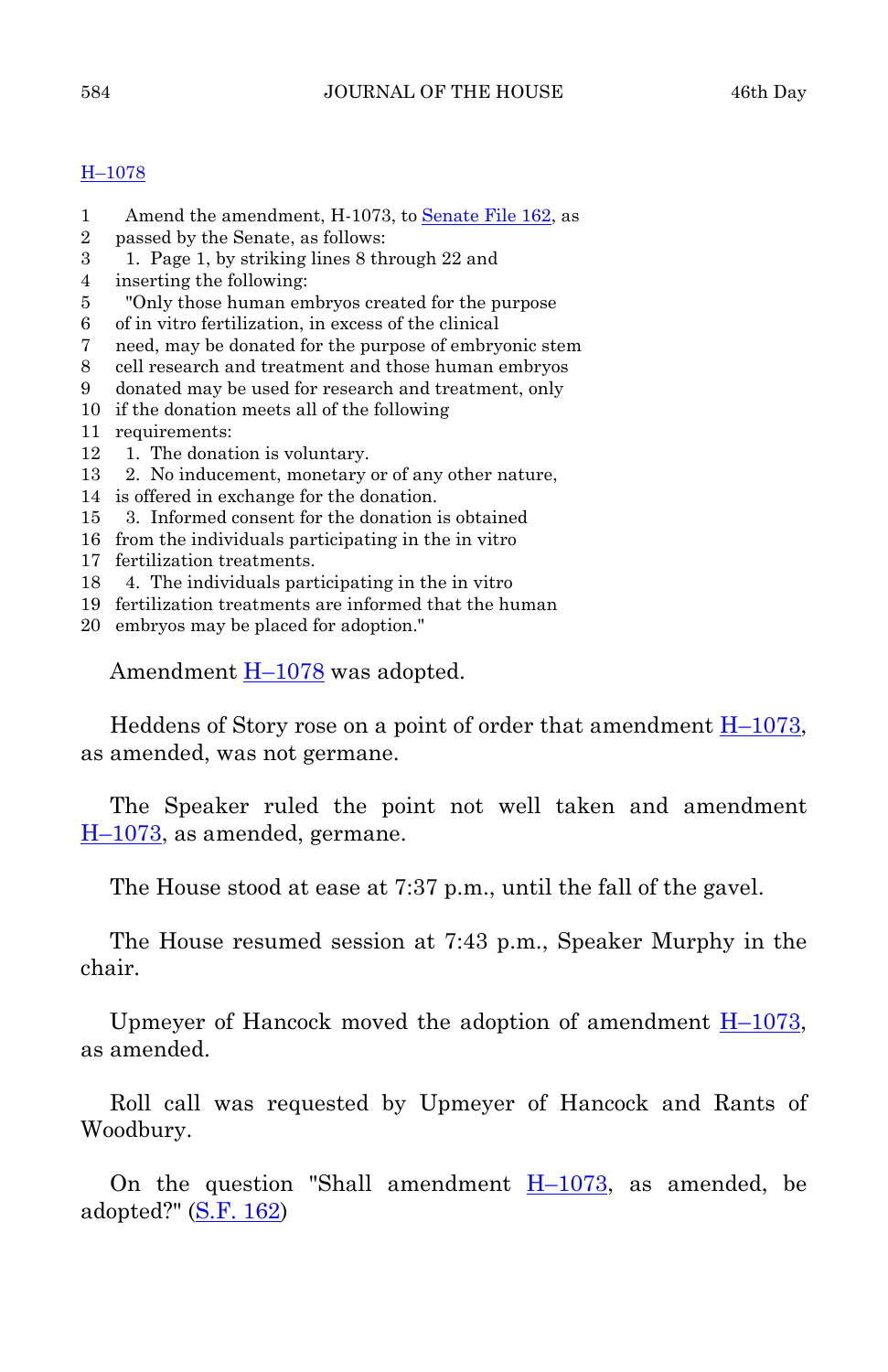The ayes were, 46:

| Alons              | Anderson   | Arnold            | Baudler     |
|--------------------|------------|-------------------|-------------|
| Boal               | Chambers   | Clute             | De Boef     |
| Deyoe              | Dolecheck  | Drake             | Forristall  |
| Gipp               | Granzow    | Grassley          | Greiner     |
| Heaton             | Hoffman    | Huseman           | Huser       |
| Jacobs             | Kaufmann   | Lukan             | May         |
| Miller, L.         | Olson, S.  | Paulsen           | Raecker     |
| Rants              | Rasmussen  | Rayhons           | Roberts     |
| Sands              | Schickel   | Soderberg         | Struyk      |
| Tjepkes            | Tomenga    | Tymeson           | Upmeyer     |
| Van Engelenhoven   | Van Fossen | Watts             | Wiencek     |
| Windschitl         | Worthan    |                   |             |
| The nays were, 52: |            |                   |             |
| Abdul-Samad        | Bailey     | <b>Bell</b>       | Berry       |
| Bukta              | Cohoon     | Dandekar          | Davitt      |
| Foege              | Ford       | Frevert           | Gaskill     |
| Gayman             | Heddens    | Hunter            | Jacoby      |
| Jochum             | Kelley     | Kressig           | Kuhn        |
| Lensing            | Lykam      | Mascher           | McCarthy    |
| Mertz              | Miller, H. | Oldson            | Olson, D.   |
| Olson, R.          | Olson, T.  | Palmer            | Petersen    |
| Pettengill         | Quirk      | Reasoner          | Reichert    |
| Schueller          | Shomshor   | Smith             | Staed       |
| Swaim              | Taylor, D. | Taylor, T.        | Thomas      |
| Wendt              | Wenthe     | Wessel-Kroeschell | Whitaker    |
| Whitead            | Winckler   | Wise              | Mr. Speaker |

Absent or not voting, 2:

Horbach Zirkelbach

Amendment  $H-1073$ , as amended, lost.

 Heddens of Story moved that the bill be read a last time now and placed upon its passage which motion prevailed and the bill was read a last time.

Murphy

On the question "Shall the bill pass?" [\(S.F. 162](http://coolice.legis.state.ia.us/Cool-ICE/default.asp?Category=billinfo&Service=Billbook&frame=1&GA=82&hbill=SF162))

The ayes were, 52:

| Abdul-Samad | Bailey | Bell     | Berry   |
|-------------|--------|----------|---------|
| Bukta       | Cohoon | Dandekar | Davitt  |
| De Boef     | Foege  | Ford     | Frevert |
| Gaskill     | Gavman | Heddens  | Hunter  |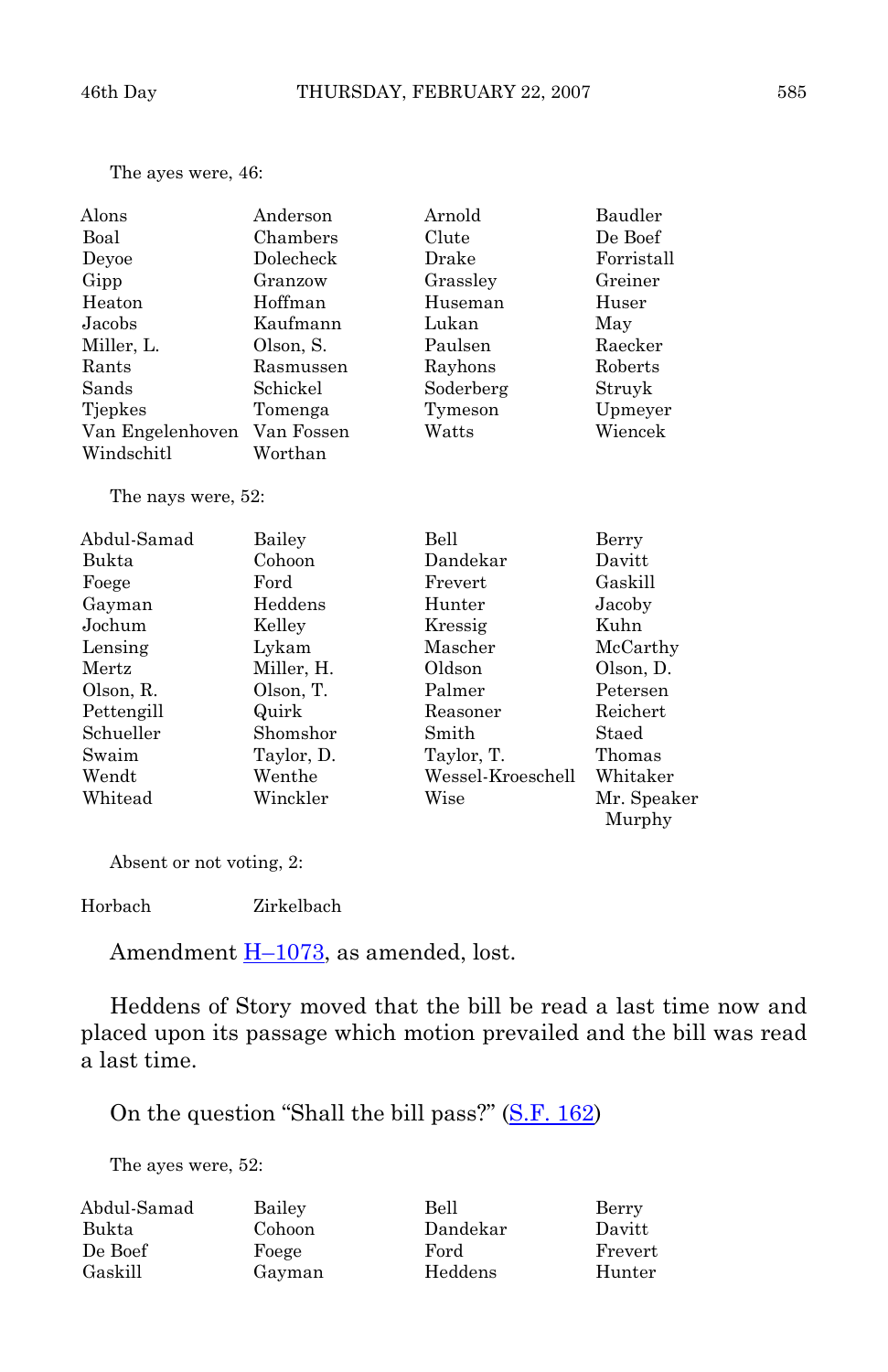| Huser<br>Kressig<br>Mascher<br>Olson, D.<br>Petersen<br>Schueller<br>Swaim<br>Wendt<br>Whitead | Jacoby<br>Kuhn<br>McCarthy<br>Olson, R.<br>Pettengill<br>Shomshor<br>Taylor, D.<br>Wenthe<br>Winckler | Jochum<br>Lensing<br>Miller, H.<br>Olson, T.<br>Quirk<br>Smith<br>Taylor, T.<br>Wessel-Kroeschell<br>Wise | Kelley<br>Lykam<br>Oldson<br>Palmer<br>Reichert<br>Staed<br>Thomas<br>Whitaker<br>Mr. Speaker<br>Murphy |
|------------------------------------------------------------------------------------------------|-------------------------------------------------------------------------------------------------------|-----------------------------------------------------------------------------------------------------------|---------------------------------------------------------------------------------------------------------|
| The nays were, 46:                                                                             |                                                                                                       |                                                                                                           |                                                                                                         |
| Alons                                                                                          | Anderson                                                                                              | Arnold                                                                                                    | Baudler                                                                                                 |
|                                                                                                |                                                                                                       |                                                                                                           |                                                                                                         |
| Boal                                                                                           | Chambers                                                                                              | Clute                                                                                                     | Devoe                                                                                                   |
| Dolecheck                                                                                      | Drake                                                                                                 | Forristall                                                                                                | Gipp                                                                                                    |
| Granzow                                                                                        | Grassley                                                                                              | Greiner                                                                                                   | Heaton                                                                                                  |
| Hoffman                                                                                        | Huseman                                                                                               | Jacobs                                                                                                    | Kaufmann                                                                                                |
| Lukan                                                                                          | May                                                                                                   | Mertz                                                                                                     | Miller, L.                                                                                              |
| Olson, S.                                                                                      | Paulsen                                                                                               | Raecker                                                                                                   | Rants                                                                                                   |
| Rasmussen                                                                                      | Rayhons                                                                                               | Reasoner                                                                                                  | Roberts                                                                                                 |
| Sands                                                                                          | Schickel                                                                                              | Soderberg                                                                                                 | Struyk                                                                                                  |

 Tjepkes Tomenga Tymeson Upmeyer Van Engelenhoven Van Fossen Watts Wiencek

Absent or not voting, 2:

Windschitl Worthan

# Horbach Zirkelbach

 The bill having received a constitutional majority was declared to have passed the House and the title was agreed to.

# IMMEDIATE MESSAGE

 McCarthy of Polk asked and received unanimous consent that **[Senate File 162](http://coolice.legis.state.ia.us/Cool-ICE/default.asp?Category=billinfo&Service=Billbook&frame=1&GA=82&hbill=SF162)** be immediately messaged to the Senate.

# [HOUSE FILE 474](http://coolice.legis.state.ia.us/Cool-ICE/default.asp?Category=billinfo&Service=Billbook&frame=1&GA=82&hbill=HF474) REREFERRED

The Speaker announced that [House File 474,](http://coolice.legis.state.ia.us/Cool-ICE/default.asp?Category=billinfo&Service=Billbook&frame=1&GA=82&hbill=HF474) previously referred to committee on **public safety** was placed on **calendar**.

# EXPLANATION OF VOTE

 On the evening of Thursday, February 22, 2007, I inadvertently voted "aye" on [Senate File 162](http://coolice.legis.state.ia.us/Cool-ICE/default.asp?Category=billinfo&Service=Billbook&frame=1&GA=82&hbill=SF162). I meant to vote "no".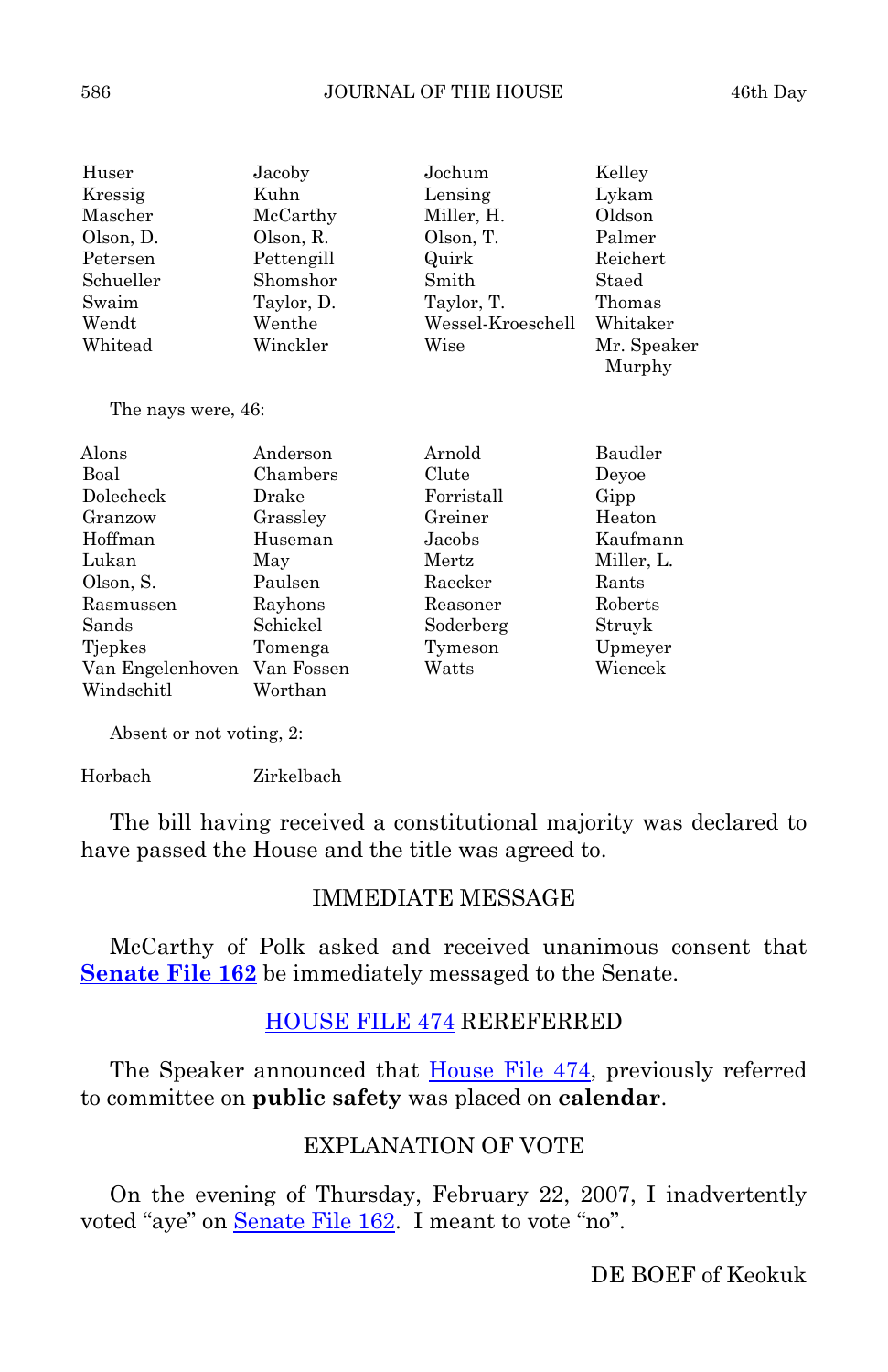# BILL SIGNED BY THE GOVERNOR

 A communication was received from the Governor announcing that on February 22, 2007, he approved and transmitted to the Secretary of State the following bill:

[Senate File 109](http://coolice.legis.state.ia.us/Cool-ICE/default.asp?Category=billinfo&Service=Billbook&frame=1&GA=82&hbill=SF109), an Act providing for the establishment of the state percent of growth for purposes of the state school foundation program, and providing an applicability date.

# CERTIFICATES OF RECOGNITION

MR. SPEAKER: The Chief Clerk of the House respectfully reports that certificates of recognition have been issued as follows.

# MARK W. BRANDSGARD Chief Clerk of the House

| $2007\backslash1346$ | Raymond Saunders, Manilla – For celebrating his $96th$ birthday.                     |
|----------------------|--------------------------------------------------------------------------------------|
| $2007\backslash1347$ | Evelyn Griebel, Dewitt – For celebrating her $90th$ birthday.                        |
| $2007\backslash1348$ | Ken and Janice Wielard, Pella – For celebrating their $50th$ wedding<br>anniversary. |

# SUBCOMMITTEE ASSIGNMENTS

## **[House File 232](http://coolice.legis.state.ia.us/Cool-ICE/default.asp?Category=billinfo&Service=Billbook&frame=1&GA=82&hbill=HF232)**

Transportation: Cohoon, Chair; Arnold, Bukta, Huseman and Lykam.

# **[House File 326](http://coolice.legis.state.ia.us/Cool-ICE/default.asp?Category=billinfo&Service=Billbook&frame=1&GA=82&hbill=HF326) Reassigned**

Ways and Means: Wise, Chair; Deyoe, T. Olson, Quirk, Reasoner, Struyk and Van Fossen.

#### **[House File 348](http://coolice.legis.state.ia.us/Cool-ICE/default.asp?Category=billinfo&Service=Billbook&frame=1&GA=82&hbill=HF348) Reassigned**

Ways and Means: Wise, Chair; Deyoe, T. Olson, Quirk, Reasoner, Struyk and Van Fossen.

#### **[House File 357](http://coolice.legis.state.ia.us/Cool-ICE/default.asp?Category=billinfo&Service=Billbook&frame=1&GA=82&hbill=HF357)**

Appropriations: Kuhn, Chair; Alons and Cohoon.

#### **[House File 360](http://coolice.legis.state.ia.us/Cool-ICE/default.asp?Category=billinfo&Service=Billbook&frame=1&GA=82&hbill=HF360)**

Appropriations: Dandekar, Chair; Chambers and Cohoon.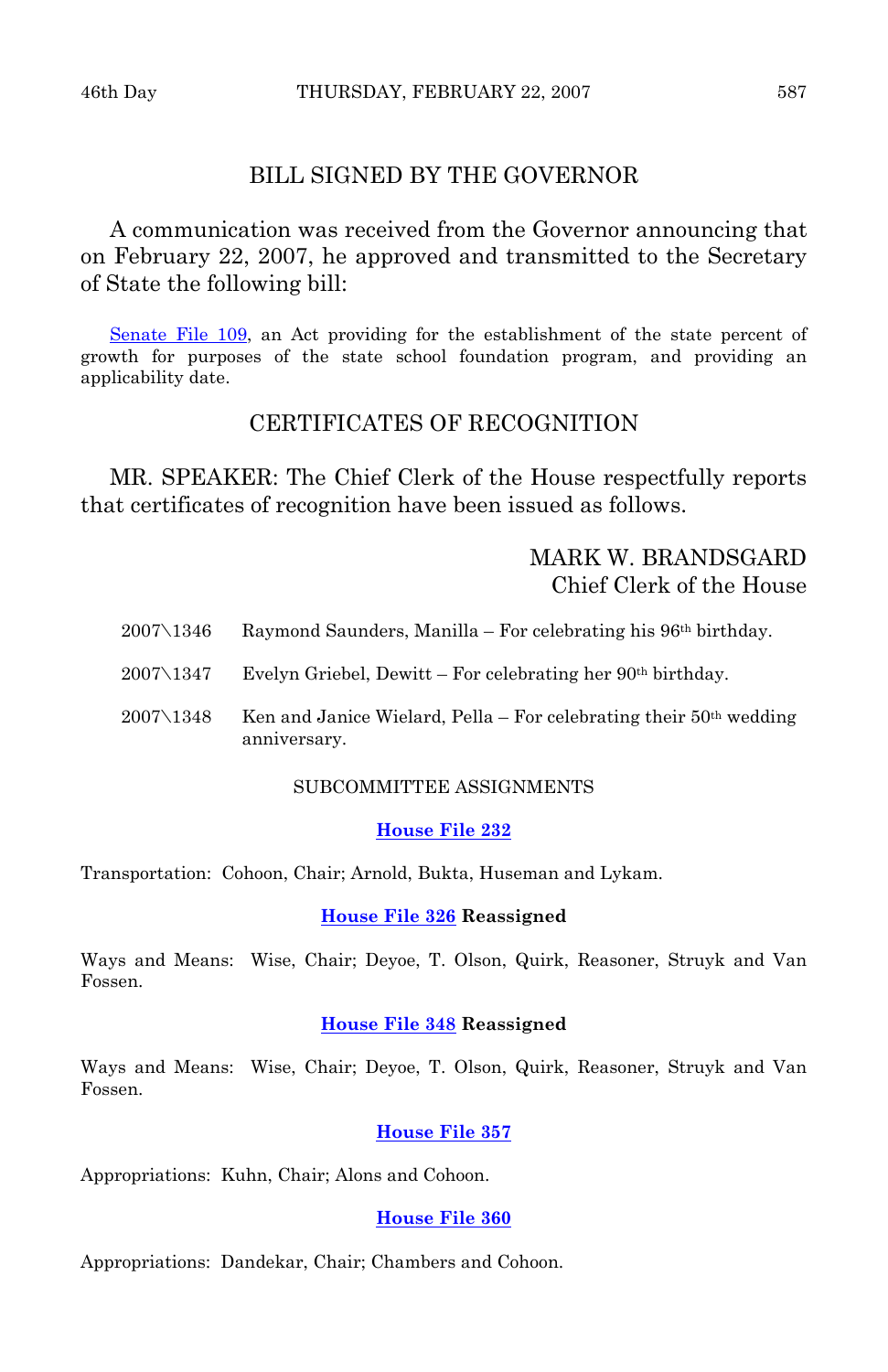# 588 JOURNAL OF THE HOUSE 46th Day

# **[House File 361](http://coolice.legis.state.ia.us/Cool-ICE/default.asp?Category=billinfo&Service=Billbook&frame=1&GA=82&hbill=HF361)**

Appropriations: Ford, Chair; Berry, Lukan, Schickel and Winckler.

#### **[House File 363](http://coolice.legis.state.ia.us/Cool-ICE/default.asp?Category=billinfo&Service=Billbook&frame=1&GA=82&hbill=HF363)**

Appropriations: Winckler, Chair; Chambers and Wenthe.

# **[House File 366](http://coolice.legis.state.ia.us/Cool-ICE/default.asp?Category=billinfo&Service=Billbook&frame=1&GA=82&hbill=HF366)**

Appropriations: Kuhn, Chair; De Boef and Wenthe.

# **[House File 384](http://coolice.legis.state.ia.us/Cool-ICE/default.asp?Category=billinfo&Service=Billbook&frame=1&GA=82&hbill=HF384)**

Appropriations: Foege, Chair; Heaton and Jacoby.

#### **[House File 398](http://coolice.legis.state.ia.us/Cool-ICE/default.asp?Category=billinfo&Service=Billbook&frame=1&GA=82&hbill=HF398)**

Public Safety: Mascher, Chair; Alons and Kuhn.

# **[House File 399](http://coolice.legis.state.ia.us/Cool-ICE/default.asp?Category=billinfo&Service=Billbook&frame=1&GA=82&hbill=HF399)**

State Government: Wessel-Kroeschell, Chair; Abdul-Samad, Gipp, Jacobs and T. Taylor.

# **[House File 402](http://coolice.legis.state.ia.us/Cool-ICE/default.asp?Category=billinfo&Service=Billbook&frame=1&GA=82&hbill=HF402)**

State Government: Quirk, Chair; Greiner, Jacoby, Jochum, Raecker, Roberts and Shomshor.

#### **[House File 403](http://coolice.legis.state.ia.us/Cool-ICE/default.asp?Category=billinfo&Service=Billbook&frame=1&GA=82&hbill=HF403)**

Ways and Means: Reasoner, Chair; Sands and Shomshor.

#### **[House File 405](http://coolice.legis.state.ia.us/Cool-ICE/default.asp?Category=billinfo&Service=Billbook&frame=1&GA=82&hbill=HF405)**

State Government: Jochum, Chair; Gipp and Jacoby.

#### **[House File 407](http://coolice.legis.state.ia.us/Cool-ICE/default.asp?Category=billinfo&Service=Billbook&frame=1&GA=82&hbill=HF407)**

Appropriations: Oldson, Chair; Jacoby and Watts.

#### **[House File 408](http://coolice.legis.state.ia.us/Cool-ICE/default.asp?Category=billinfo&Service=Billbook&frame=1&GA=82&hbill=HF408)**

Appropriations: T. Taylor, Chair; Kuhn and Lukan.

#### **[House File 409](http://coolice.legis.state.ia.us/Cool-ICE/default.asp?Category=billinfo&Service=Billbook&frame=1&GA=82&hbill=HF409)**

State Government: Quirk, Chair; Greiner, Jacoby, Jochum, Raecker, Roberts and Shomshor.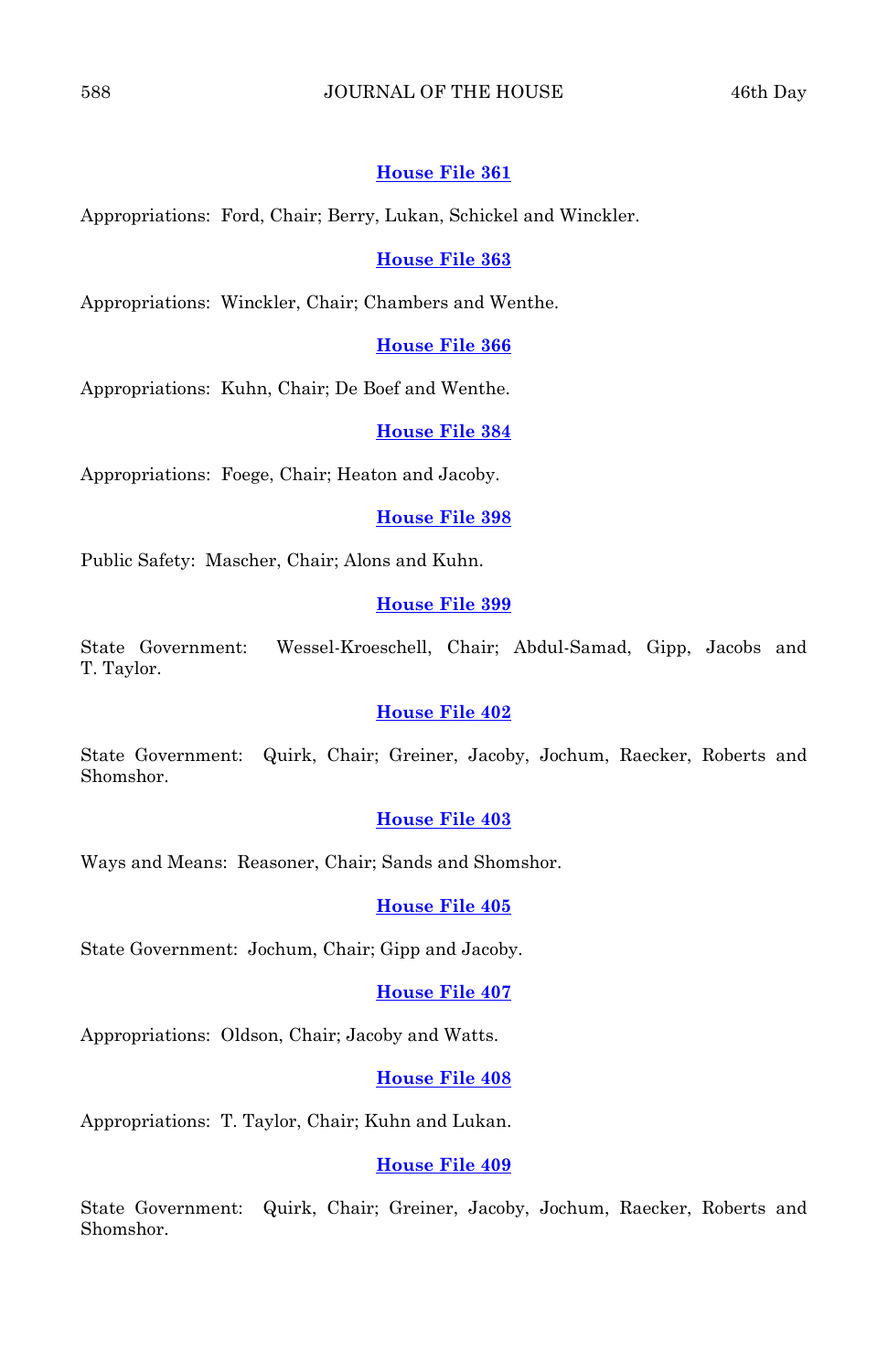# **[House File 410](http://coolice.legis.state.ia.us/Cool-ICE/default.asp?Category=billinfo&Service=Billbook&frame=1&GA=82&hbill=HF410)**

Ways and Means: Reasoner, Chair; Deyoe and Shomshor.

## **[House File 412](http://coolice.legis.state.ia.us/Cool-ICE/default.asp?Category=billinfo&Service=Billbook&frame=1&GA=82&hbill=HF412)**

State Government: Lensing, Chair; Boal and Whitead.

# **[House File 418](http://coolice.legis.state.ia.us/Cool-ICE/default.asp?Category=billinfo&Service=Billbook&frame=1&GA=82&hbill=HF418)**

Ways and Means: Wise, Chair; Deyoe, T. Olson, Quirk, Reasoner, Struyk and Van Fossen.

#### **[House File 425](http://coolice.legis.state.ia.us/Cool-ICE/default.asp?Category=billinfo&Service=Billbook&frame=1&GA=82&hbill=HF425)**

Appropriations: Foege, Chair; Chambers and Jacoby.

**[House File 428](http://coolice.legis.state.ia.us/Cool-ICE/default.asp?Category=billinfo&Service=Billbook&frame=1&GA=82&hbill=HF428)**

Public Safety: Gayman, Chair; Hunter and S. Olson.

#### **[House File 429](http://coolice.legis.state.ia.us/Cool-ICE/default.asp?Category=billinfo&Service=Billbook&frame=1&GA=82&hbill=HF429)**

Appropriations: Winckler, Chair; Chambers and Wenthe.

# **[House File 431](http://coolice.legis.state.ia.us/Cool-ICE/default.asp?Category=billinfo&Service=Billbook&frame=1&GA=82&hbill=HF431)**

Appropriations: Kuhn, Chair; De Boef and Oldson.

# **[House File 434](http://coolice.legis.state.ia.us/Cool-ICE/default.asp?Category=billinfo&Service=Billbook&frame=1&GA=82&hbill=HF434)**

Appropriations: Foege, Chair; Heaton and Oldson.

#### **[House File 437](http://coolice.legis.state.ia.us/Cool-ICE/default.asp?Category=billinfo&Service=Billbook&frame=1&GA=82&hbill=HF437)**

Environmental Protection: Frevert, Chair; Drake, Greiner, Kuhn, H. Miller, D. Olson and S. Olson.

#### **[House File 444](http://coolice.legis.state.ia.us/Cool-ICE/default.asp?Category=billinfo&Service=Billbook&frame=1&GA=82&hbill=HF444)**

Environmental Protection: Frevert, Chair; Drake, Greiner, Kuhn, H. Miller, D. Olson and S. Olson.

#### **[House File 452](http://coolice.legis.state.ia.us/Cool-ICE/default.asp?Category=billinfo&Service=Billbook&frame=1&GA=82&hbill=HF452)**

Environmental Protection: Sands, Chair; Jochum and H. Miller.

# **[House File 455](http://coolice.legis.state.ia.us/Cool-ICE/default.asp?Category=billinfo&Service=Billbook&frame=1&GA=82&hbill=HF455)**

Environmental Protection: Frevert, Chair; Drake, Greiner, Kuhn, H. Miller, D. Olson and S. Olson.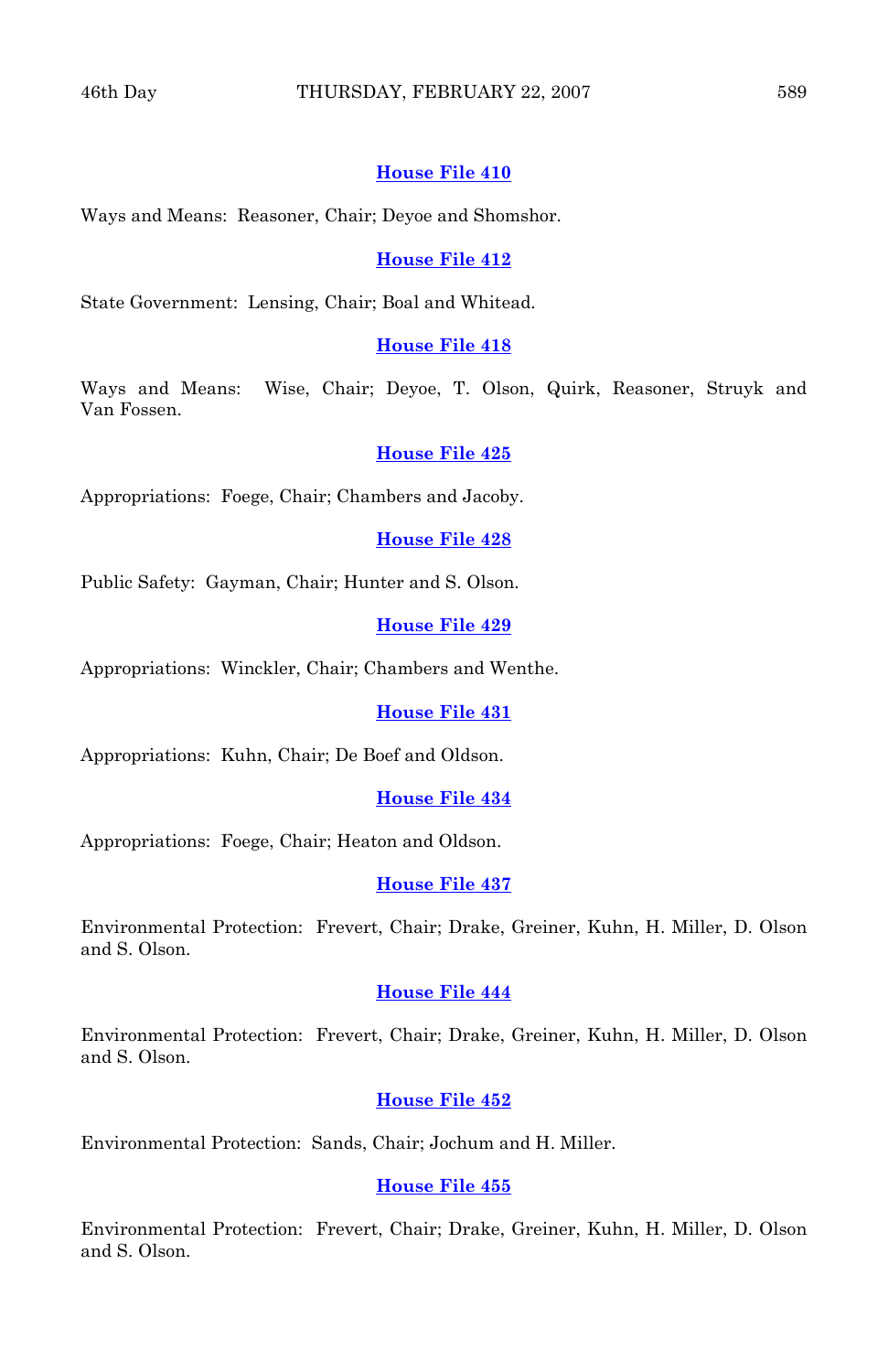# 590 JOURNAL OF THE HOUSE 46th Day

# **[House File 456](http://coolice.legis.state.ia.us/Cool-ICE/default.asp?Category=billinfo&Service=Billbook&frame=1&GA=82&hbill=HF456)**

Economic Growth: Wenthe, Chair; H. Miller and Wiencek.

#### **[House File 461](http://coolice.legis.state.ia.us/Cool-ICE/default.asp?Category=billinfo&Service=Billbook&frame=1&GA=82&hbill=HF461)**

Economic Growth: D. Olson, Chair; Clute and Thomas.

# **[House File 465](http://coolice.legis.state.ia.us/Cool-ICE/default.asp?Category=billinfo&Service=Billbook&frame=1&GA=82&hbill=HF465)**

Transportation: Cohoon, Chair; Lykam and Tjepkes.

#### **[House File 476](http://coolice.legis.state.ia.us/Cool-ICE/default.asp?Category=billinfo&Service=Billbook&frame=1&GA=82&hbill=HF476)**

Transportation: Huser, Chair; Arnold and Swaim.

## **[House File 477](http://coolice.legis.state.ia.us/Cool-ICE/default.asp?Category=billinfo&Service=Billbook&frame=1&GA=82&hbill=HF477)**

Transportation: D. Olson, Chair; Bukta and May.

# **[House File 481](http://coolice.legis.state.ia.us/Cool-ICE/default.asp?Category=billinfo&Service=Billbook&frame=1&GA=82&hbill=HF481)**

Transportation: Huser, Chair; Dandekar and Rasmussen.

# **[Senate File 34](http://coolice.legis.state.ia.us/Cool-ICE/default.asp?Category=billinfo&Service=Billbook&frame=1&GA=82&hbill=SF34)**

Transportation: Cohoon, Chair; Arnold, Bukta, Huseman and Lykam.

# **[Senate File 41](http://coolice.legis.state.ia.us/Cool-ICE/default.asp?Category=billinfo&Service=Billbook&frame=1&GA=82&hbill=SF41)**

State Government: Whitead, Chair; L. Miller and Wendt.

# HOUSE STUDY BILL SUBCOMMITTEE ASSIGNMENTS

#### **[House Study Bill 204](http://coolice.legis.state.ia.us/Cool-ICE/default.asp?Category=billinfo&Service=Billbook&frame=1&GA=82&hbill=HSB204)**

State Government: Wessel-Kroeschell, Chair; Abdul-Samad, Gipp, Jacobs and T. Taylor.

#### **[House Study Bill 210](http://coolice.legis.state.ia.us/Cool-ICE/default.asp?Category=billinfo&Service=Billbook&frame=1&GA=82&hbill=HSB210)**

State Government: Lensing, Chair; Abdul-Samad and L. Miller.

# **[House Study Bill 213](http://coolice.legis.state.ia.us/Cool-ICE/default.asp?Category=billinfo&Service=Billbook&frame=1&GA=82&hbill=HSB213)**

Local Government: Gaskill, Chair; Huser and Rasmussen.

# **[House Study Bill 217](http://coolice.legis.state.ia.us/Cool-ICE/default.asp?Category=billinfo&Service=Billbook&frame=1&GA=82&hbill=HSB217)**

Human Resources: Palmer, Chair; Granzow and Jacoby.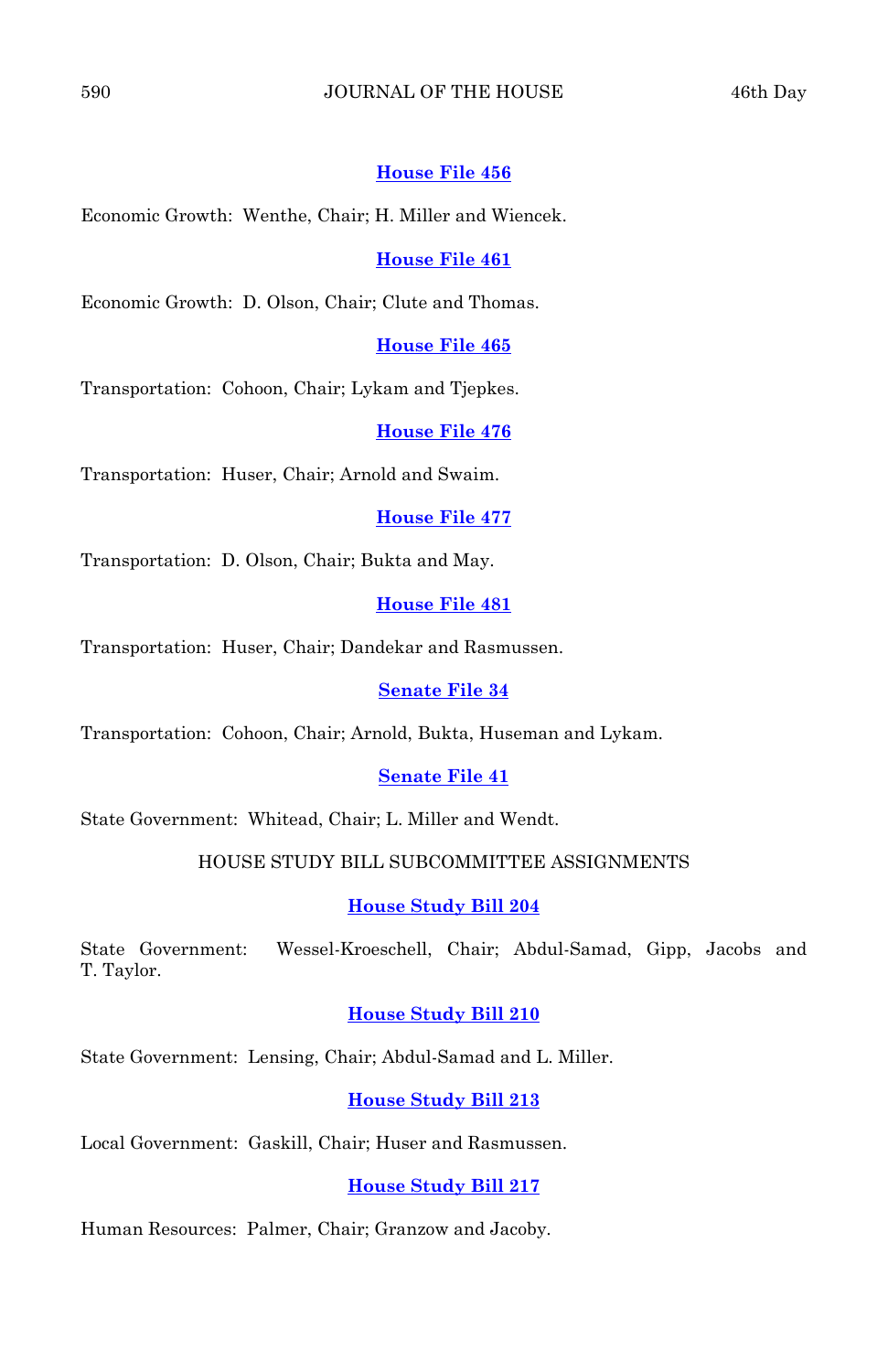# **[House Study Bill 218](http://coolice.legis.state.ia.us/Cool-ICE/default.asp?Category=billinfo&Service=Billbook&frame=1&GA=82&hbill=HSB218)**

Natural Resources: Bailey, Chair; Lukan and Mertz.

**[House Study Bill 220](http://coolice.legis.state.ia.us/Cool-ICE/default.asp?Category=billinfo&Service=Billbook&frame=1&GA=82&hbill=HSB220)**

Education: Wendt, Chair; Mascher and L. Miller.

**[House Study Bill 222](http://coolice.legis.state.ia.us/Cool-ICE/default.asp?Category=billinfo&Service=Billbook&frame=1&GA=82&hbill=HSB222)**

State Government: Lensing, Chair; Jacobs and Jacoby.

**[House Study Bill 223](http://coolice.legis.state.ia.us/Cool-ICE/default.asp?Category=billinfo&Service=Billbook&frame=1&GA=82&hbill=HSB223)**

Appropriations: Oldson, Chair; Cohoon and Watts.

**[House Study Bill 224](http://coolice.legis.state.ia.us/Cool-ICE/default.asp?Category=billinfo&Service=Billbook&frame=1&GA=82&hbill=HSB224)**

Agriculture: Wenthe, Chair; De Boef and Gayman.

**[House Study Bill 225](http://coolice.legis.state.ia.us/Cool-ICE/default.asp?Category=billinfo&Service=Billbook&frame=1&GA=82&hbill=HSB225)**

Ways and Means: T. Olson, Chair; Grassley, Pettengill, Shomshor and Van Fossen.

HOUSE STUDY BILL COMMITTEE ASSIGNMENTS

# **[H.S.B. 227](http://coolice.legis.state.ia.us/Cool-ICE/default.asp?Category=billinfo&Service=Billbook&frame=1&GA=82&hbill=HSB227) Economic Growth**

Relating to programs, funds, authority, and duties of the Iowa finance authority.

# **[H.S.B. 228](http://coolice.legis.state.ia.us/Cool-ICE/default.asp?Category=billinfo&Service=Billbook&frame=1&GA=82&hbill=HSB228) Labor**

Concerning racing and gaming commission procedural requirements relating to disciplinary actions taken by the commission.

# **[H.S.B. 229](http://coolice.legis.state.ia.us/Cool-ICE/default.asp?Category=billinfo&Service=Billbook&frame=1&GA=82&hbill=HSB229) Economic Growth**

Creating an endow Iowa planned gift tax credit and including a retroactive applicability date.

# **[H.S.B. 230](http://coolice.legis.state.ia.us/Cool-ICE/default.asp?Category=billinfo&Service=Billbook&frame=1&GA=82&hbill=HSB230) Economic Growth**

Relating to funding for a statewide labor shed study.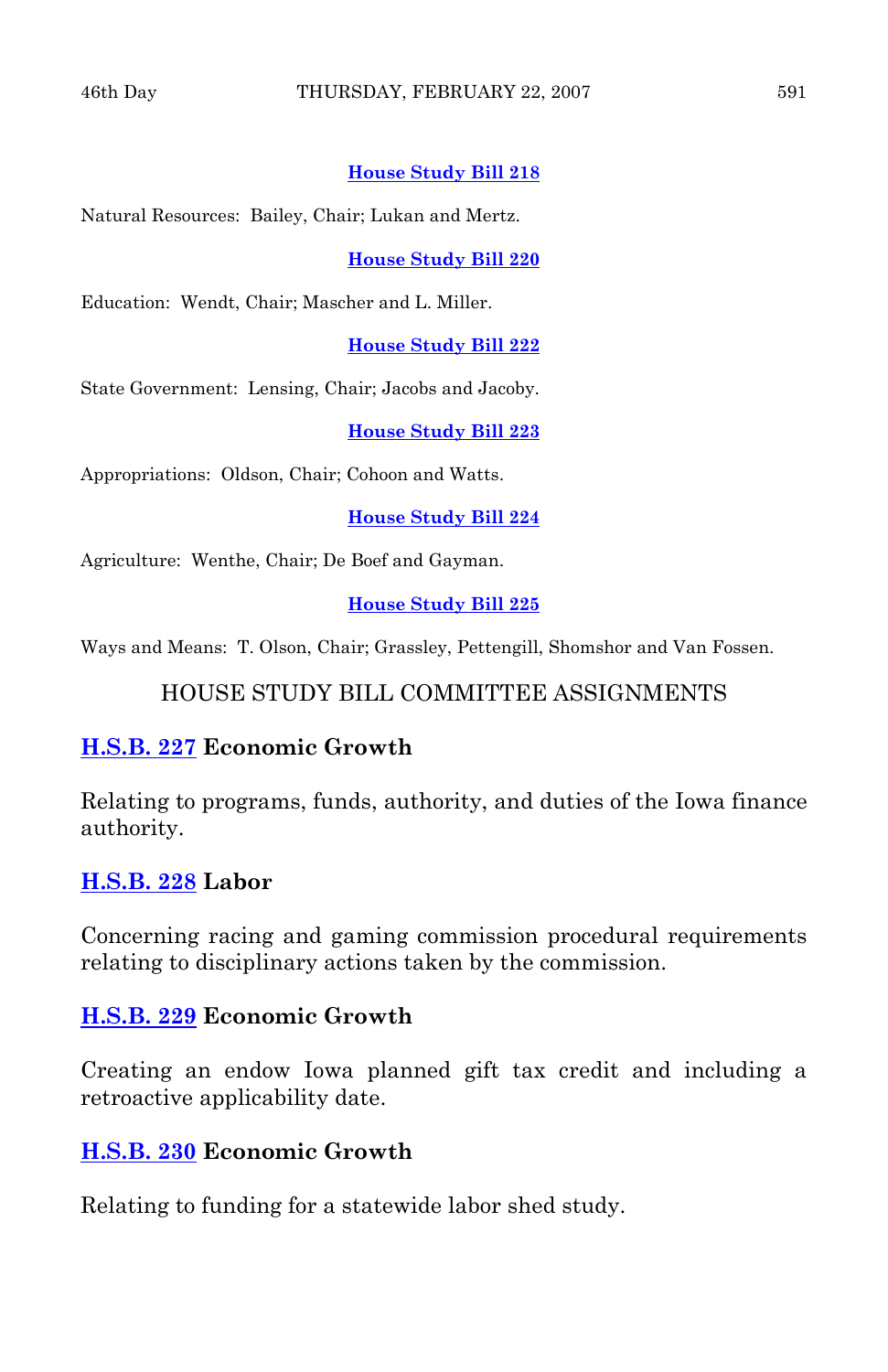# COMMITTEE RECOMMENDATIONS

 MR. SPEAKER: The Chief Clerk of the House respectfully reports that the following committee recommendations have been received and are on file in the office of the Chief Clerk.

# MARK W. BRANDSGARD Chief Clerk of the House

# COMMITTEE ON AGRICULTURE

 **Committee Bill** (Formerly [House File 169](http://coolice.legis.state.ia.us/Cool-ICE/default.asp?Category=billinfo&Service=Billbook&frame=1&GA=82&hbill=HF169)), relating to animal pounds, by authorizing pounds to provide for foster care, to refer to themselves as animal shelters, and providing penalties.

Fiscal Note is not required.

Recommended **Amend and Do Pass** February 21, 2007.

**Committee Bill** (Formerly [House Study Bill 179](http://coolice.legis.state.ia.us/Cool-ICE/default.asp?Category=billinfo&Service=Billbook&frame=1&GA=82&hbill=HSB179)), relating to cooperative associations, by providing for documentation, including certificates and statements.

Fiscal Note is not required.

Recommended **Do Pass** February 21, 2007.

# COMMITTEE ON COMMERCE

 **Committee Bill** (Formerly [House Study Bill 91\)](http://coolice.legis.state.ia.us/Cool-ICE/default.asp?Category=billinfo&Service=Billbook&frame=1&GA=82&hbill=HSB91), establishing the Iowa propane education and research council, providing for the development of programs and projects related to propane, providing for an assessment on the sale of odorized propane, and providing criminal penalties.

Fiscal Note is not required.

#### Recommended **Amend and Do Pass** February 22, 2007.

## COMMITTEE ON ECONOMIC GROWTH

**Committee Bill** (Formerly [House File 171](http://coolice.legis.state.ia.us/Cool-ICE/default.asp?Category=billinfo&Service=Billbook&frame=1&GA=82&hbill=HF171)), relating to residential property and property taxation within a self-supported municipal improvement district, providing a property tax exemption, and providing that related notices may be sent by first class mail.

Fiscal Note is not required.

# Recommended **Do Pass** February 22, 2007.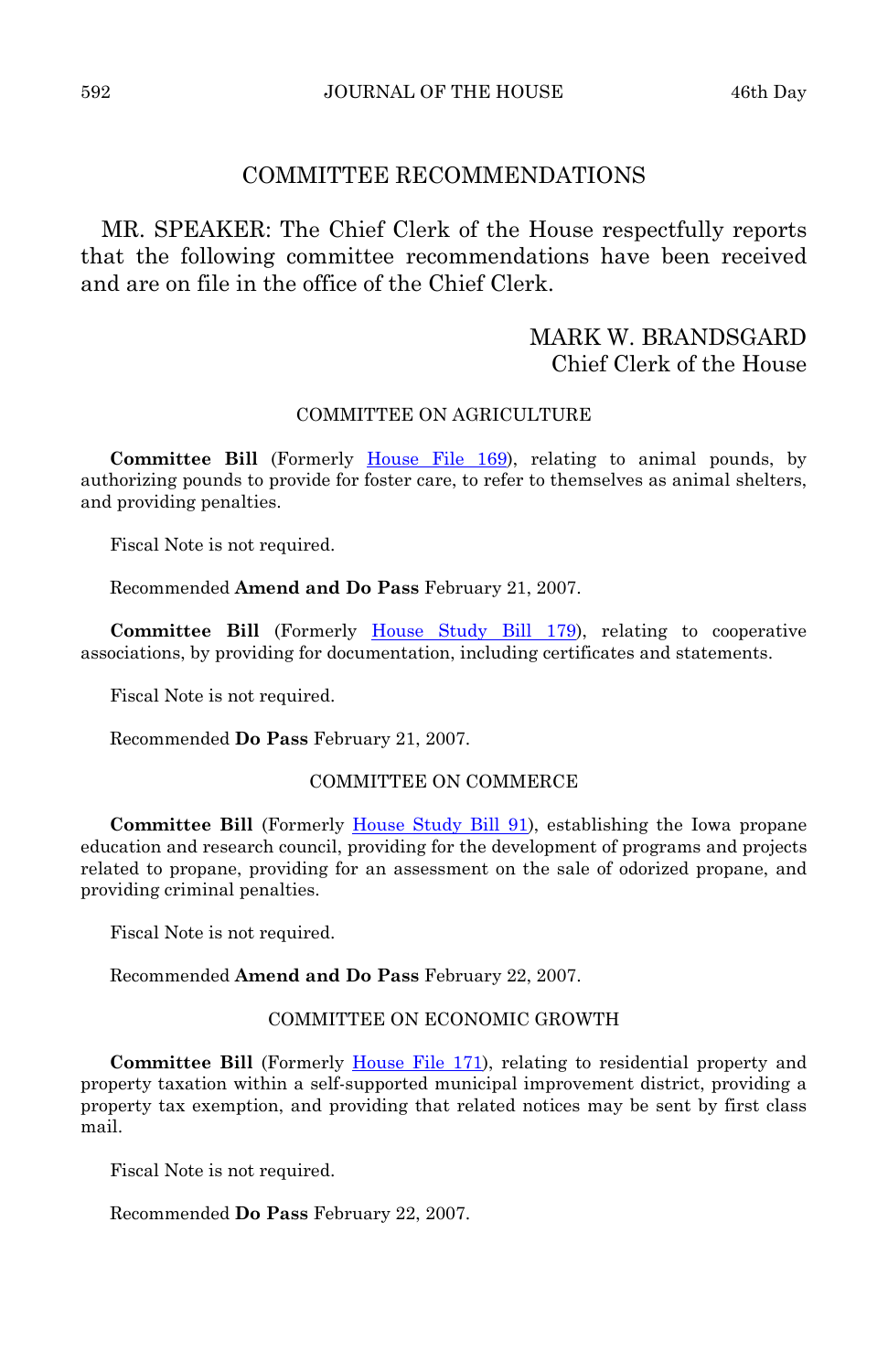# COMMITTEE ON HUMAN RESOURCES

**Committee Bill** (Formerly [House Study Bill 21](http://coolice.legis.state.ia.us/Cool-ICE/default.asp?Category=billinfo&Service=Billbook&frame=1&GA=82&hbill=HSB21)), requiring children to have a dental screening as a condition of enrollment in elementary or high school and providing an effective date.

Fiscal Note is not required.

Recommended **Amend and Do Pass** February 21, 2007.

**Committee Bill** (Formerly [House Study Bill 25\)](http://coolice.legis.state.ia.us/Cool-ICE/default.asp?Category=billinfo&Service=Billbook&frame=1&GA=82&hbill=HSB25), relating to the regulation and practice of pharmacy, including providing for the establishment of a limited drug and device distributor license.

Fiscal Note is not required.

Recommended **Amend and Do Pass** February 21, 2007.

 **Committee Bill** (Formerly [House Study Bill 27\)](http://coolice.legis.state.ia.us/Cool-ICE/default.asp?Category=billinfo&Service=Billbook&frame=1&GA=82&hbill=HSB27), relating to the practice of pharmacy and the registration of pharmacy technicians.

Fiscal Note is not required.

Recommended **Amend and Do Pass** February 21, 2007.

**Committee Bill** (Formerly [House Study Bill 93](http://coolice.legis.state.ia.us/Cool-ICE/default.asp?Category=billinfo&Service=Billbook&frame=1&GA=82&hbill=HSB93)), relating to the regulation of hospitals and health care facilities by the department of inspections and appeals, including investigations of complaints against health care facilities and rules relating to authentication of certain orders by practitioners, and providing an immediate effective date.

Fiscal Note is not required.

Recommended **Amend and Do Pass** February 21, 2007.

## COMMITTEE ON NATURAL RESOURCES

**Committee Bill** (Formerly [House Study Bill 32](http://coolice.legis.state.ia.us/Cool-ICE/default.asp?Category=billinfo&Service=Billbook&frame=1&GA=82&hbill=HSB32)), relating to various conservation and recreation activities under the purview of the department of natural resources, modifying fees, and making penalties applicable.

Fiscal Note is not required.

#### Recommended **Amend and Do Pass** February 21, 2007

#### COMMITTEE ON PUBLIC SAFETY

**Committee Bill** (Formerly [House File 330\)](http://coolice.legis.state.ia.us/Cool-ICE/default.asp?Category=billinfo&Service=Billbook&frame=1&GA=82&hbill=HF330), establishing an interim study committee to study the impact of unemployment on the recidivism rate of persons who have been committed to the custody of the department of corrections or assigned to the judicial district departments of correctional services.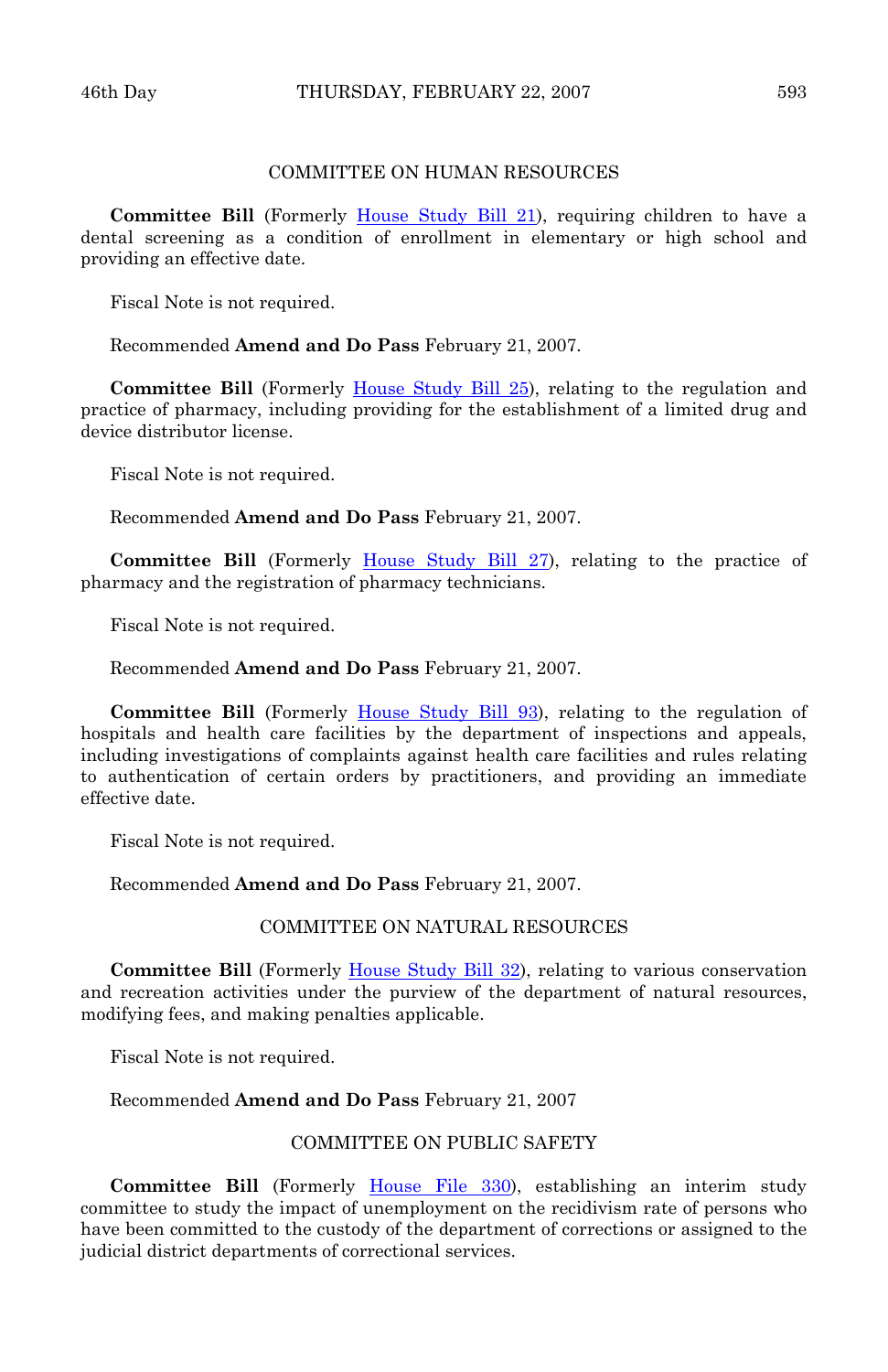Fiscal Note is not required.

Recommended **Do Pass** February 22, 2007.

**Committee Bill** (Formerly [House Study Bill 174](http://coolice.legis.state.ia.us/Cool-ICE/default.asp?Category=billinfo&Service=Billbook&frame=1&GA=82&hbill=HSB174)), relating to the department of public safety practices and procedures, and providing an effective date.

Fiscal Note is not required.

Recommended **Amend and Do Pass** February 22, 2007.

## COMMITTEE ON TRANSPORTATION

**Committee Bill** (Formerly [House File 222](http://coolice.legis.state.ia.us/Cool-ICE/default.asp?Category=billinfo&Service=Billbook&frame=1&GA=82&hbill=HF222)), crediting fees from the sale of certain special motor vehicle registration plates to the veterans license fee fund.

Fiscal Note is required.

Recommended **Amend and Do Pass** February 22, 2007.

**Committee Bill** (Formerly [House File 278\)](http://coolice.legis.state.ia.us/Cool-ICE/default.asp?Category=billinfo&Service=Billbook&frame=1&GA=82&hbill=HF278), relating to the Midwest interstate passenger rail compact and providing an effective date.

Fiscal Note is not required.

Recommended **Amend and Do Pass** February 22, 2007.

**Committee Bill** (Formerly [House Study Bill 155](http://coolice.legis.state.ia.us/Cool-ICE/default.asp?Category=billinfo&Service=Billbook&frame=1&GA=82&hbill=HSB155)), establishing prelicensing and continuing education requirements for used motor vehicle dealers.

Fiscal Note is not required.

Recommended **Amend and Do Pass** February 22, 2007.

#### COMMITTEE ON VETERANS AFFAIRS

**Committee Bill** (Formerly [House File 300](http://coolice.legis.state.ia.us/Cool-ICE/default.asp?Category=billinfo&Service=Billbook&frame=1&GA=82&hbill=HF300)), concerning the licensure, operation, and taxation of card game tournaments by organizations representing veterans and allowable prizes at annual game nights.

Fiscal Note is not required.

Recommended **Amend and Do Pass** February 22, 2007.

# COMMITTEE ON WAYS AND MEANS

 **Committee Bill** (Formerly [House File 346\)](http://coolice.legis.state.ia.us/Cool-ICE/default.asp?Category=billinfo&Service=Billbook&frame=1&GA=82&hbill=HF346), increasing the taxes imposed on cigarettes and tobacco products providing for deposit of the increased revenue generated in the healthy Iowans tobacco trust, and providing an effective date.